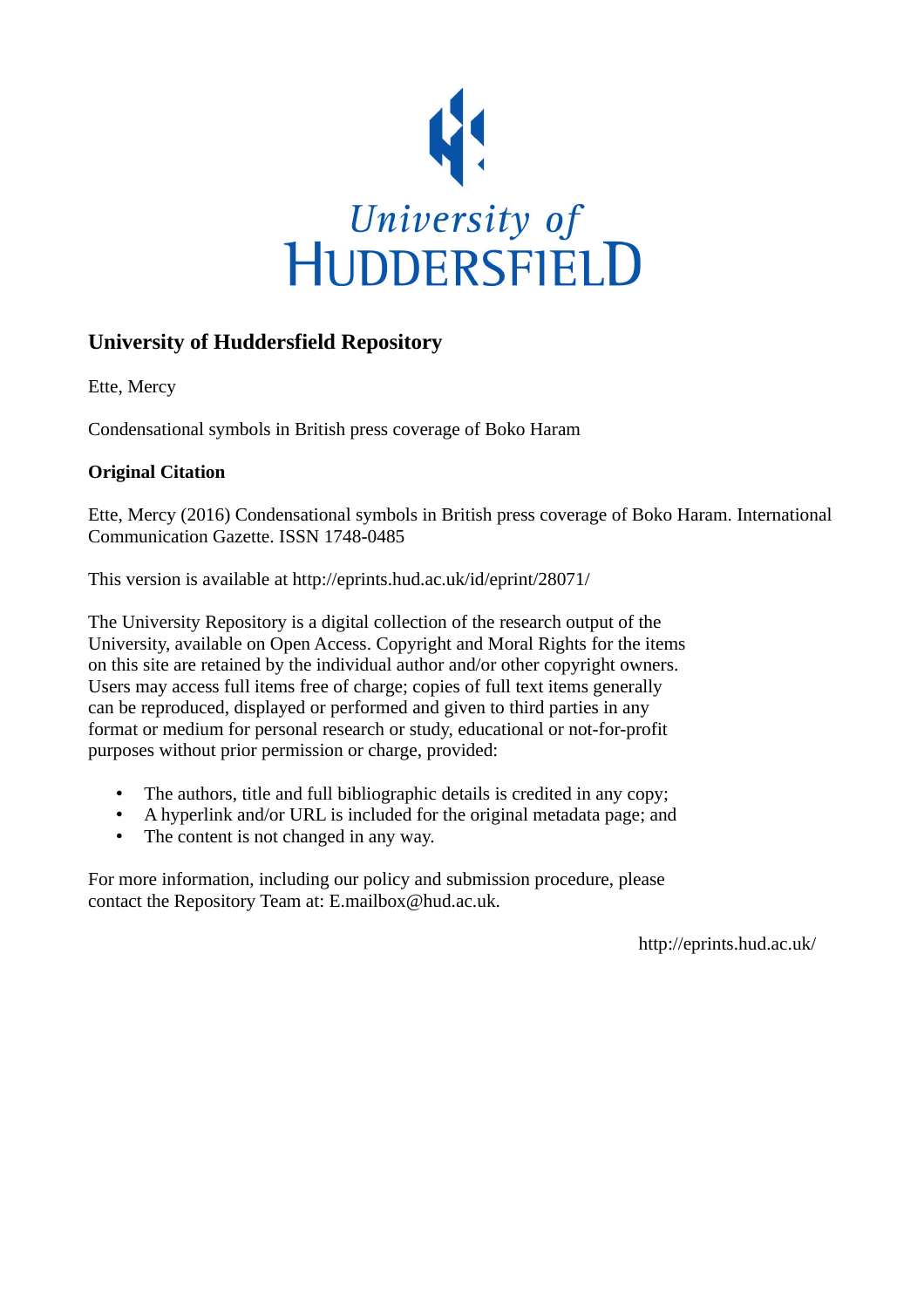# **Condensational symbols in British press coverage of Boko Haram**

## **Abstract**

This study of British press coverage of Boko Haram, a militant group in Nigeria, concentrates on condensational symbols in news reports of one of its major acts of terrorism, the bombing of the United Nations House in Abuja, the country's capital city, in August 2011. The study examines the visibility of Boko Haram in British newspapers before and after the attack. It identifies the condensational symbols that dominated the coverage and how these provided a particular trajectory that could have shaped newspaper readers' understanding of the event. The study argues that the symbolic terms that journalists used in their reports were not only easily identifiable but were specifically chosen to simplify a complex story for audiences that were perhaps uninformed about the group and its activities. The terms also reflect the repertoire of news frames that journalists mine to reconstruct reality for their audiences.

#### Keywords:

Boko Haram, Farouk Abdulmutallab, terrorism, condensational symbols, news frames, ethnoreligious conflict, United Nations.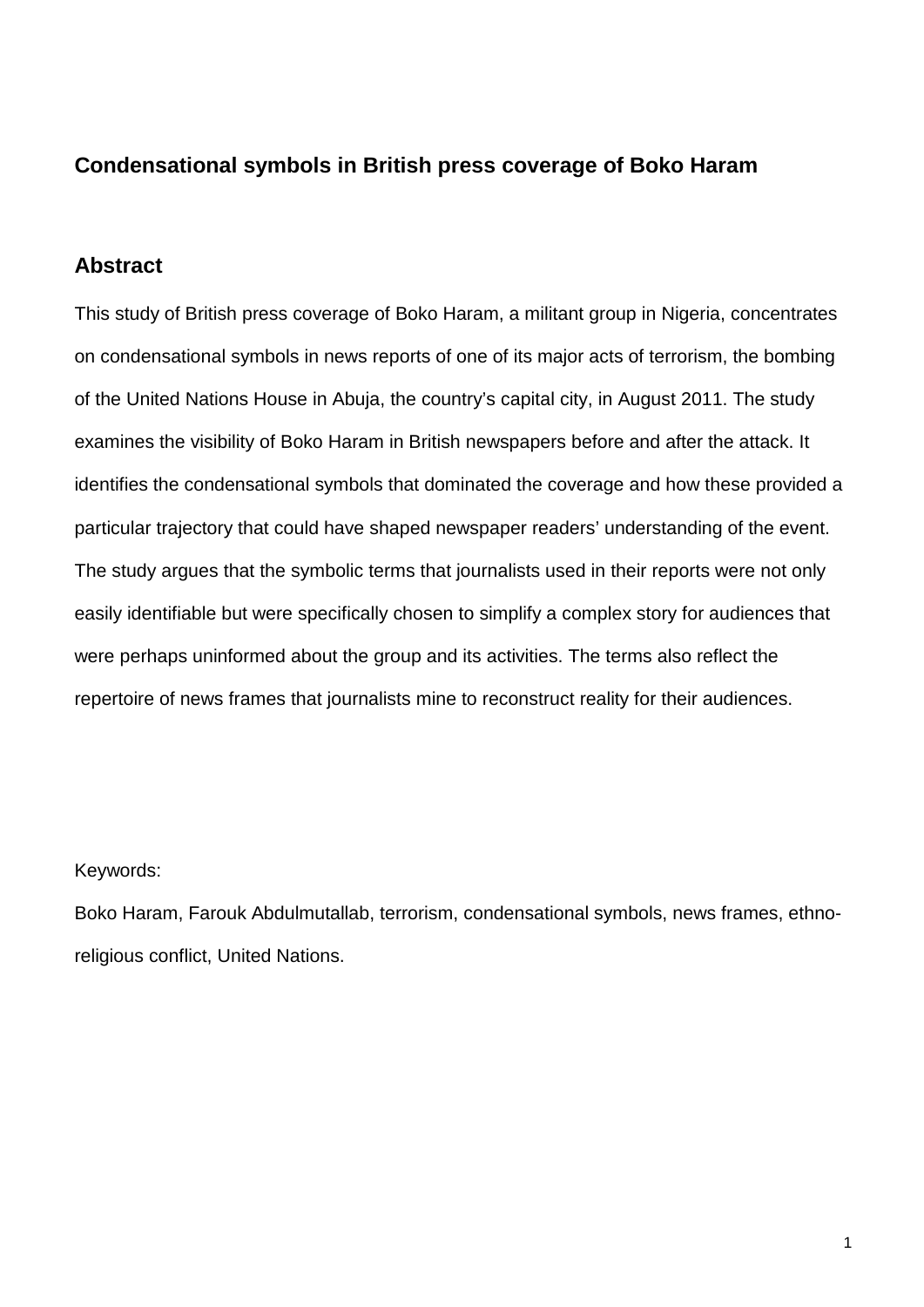## **Introduction**

Long before the abduction of more than 200 girls from a school in north-eastern Nigeria in April 2014, Nigeria had already become 'a country of interest in the context of terrorism' (Ette, 2012:45). Boko Haram, the group that claimed responsibility for the kidnapping of the school girls, has been associated with acts of terrorism in the country since 2007. However, the unfolding story of Boko Haram remained largely untold in international media until July 2009. The group gained visibility in the British press when some of its members engaged in a major outbreak of violence that resulted in the death of hundreds of people in the northern part of Nigeria. Following on from then, it received intermittent exposure in the British press but in August 2011, its visibility in international media increased sharply when it bombed the United Nations House in Abuja, the capital city, and confirmed its status as a nascent terrorist group. The attack on the UN headquarters in Nigeria reverberated around the world and marked a critical moment in the country's record of acts of terrorism. For the first time in its campaign of violence, Boko Haram had attacked an international target. As journalists writing for Western media sought to make sense of the tragedy to audiences that were perhaps uninformed about the group and its activities in Nigeria, they needed news frames that had resonance for their readers and contextualised the story. The apparent absence of obvious conventional news values such as cultural proximity and relevance of the event necessitated a perspective that could make the attack comprehensible and discernible for audiences. Journalists needed framed that were capable of evoking shared memories because, as Tiffen (1989:53) has argued, 'in story selection and presentation there is constant effort to reflect and capture the public's concerns. Stories are presented in a way that maximises their apparent relevance to the audience.'

This article reviews British press coverage of that major act of terrorism by Boko Haram to identify the condensational symbols journalists used to contextualise their narratives for their audiences, who, perhaps at the time of the incident, had no or limited knowledge about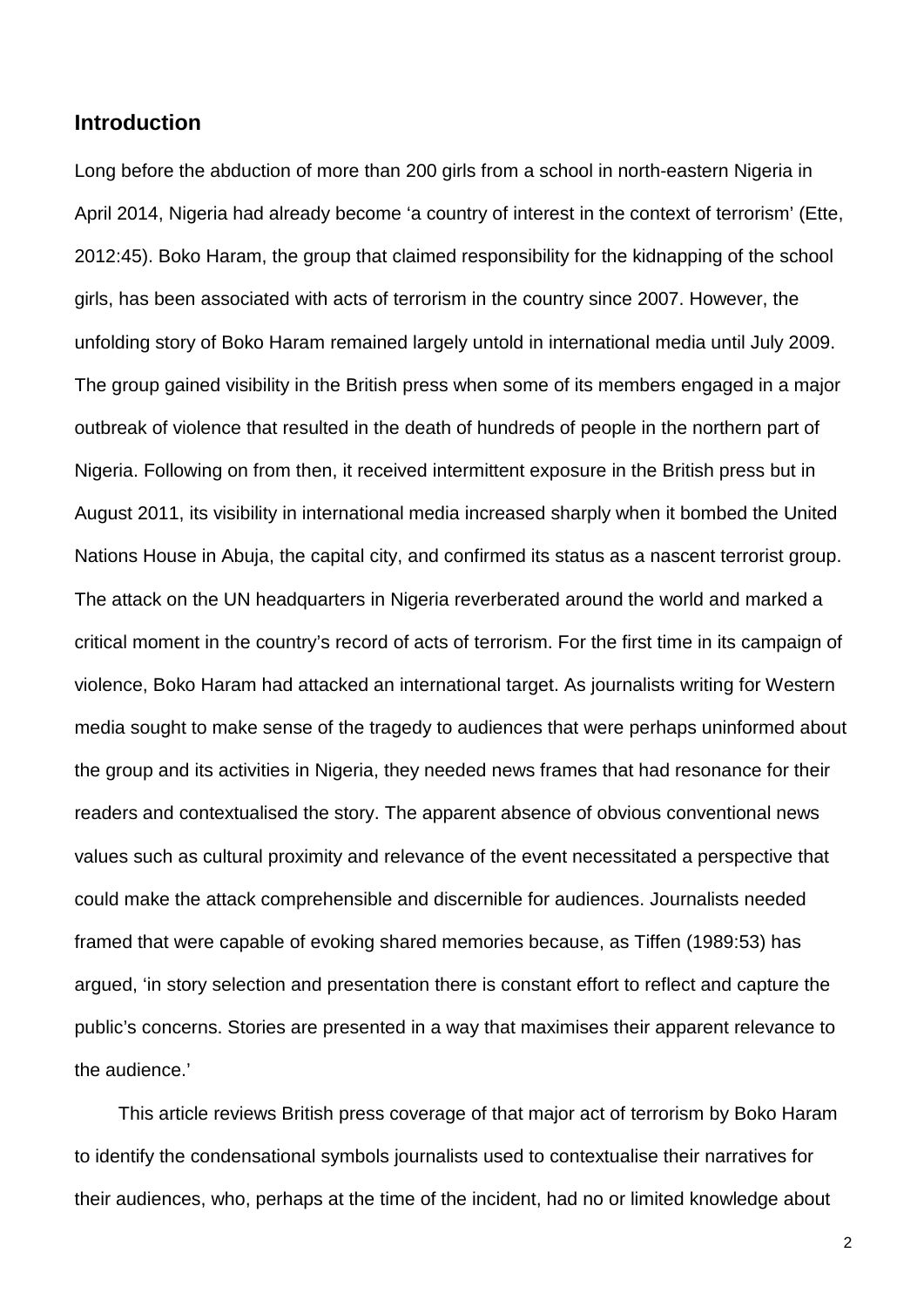the group and its activities. It takes as a starting point an understanding that journalists as an 'interpretative community' routinely depend on familiar news frames in their coverage of acts of terrorism. Dominant news frames in the coverage of international news are often shaped by the political, cultural and social background of the reporters and the news organisations they represent. This article analyses recurring labels in the coverage of Boko Haram to highlight to what extent they were simple description of events or implicit judgement about Nigeria and the group. The study focuses on a defining event in the activities of the group: the bombing of the UN House in Abuja, Nigeria's capital city. The study examines how newspapers published in the UK by British news organisations reported the attack specifically to delineate the recurring symbolic phrases that framed the coverage.

#### **News framing and condensational symbols**

It is common knowledge that journalists invest energy and consideration into the framing of their reports because news plays a pivotal role in knowledge formation (Schudson, 1995), especially of distant places. Suzanne Franks (2013:3) has noted that the media are sometimes 'the only way of finding out about faraway events' and places. Through the use of familiar frames of reference, journalists are able to tell stories, especially complex stories of events that lie beyond the direct experience of their audiences, in ways that are appealing to their readers. Consequently, journalists play a critical role in the shaping of public perception of a given issue (Chermak & Gruenewald, 2006). Incorporating news frames with 'identifiable conceptual and linguistic characteristics' *(*de Vreese et al, 2010:108), can fixate attention on certain aspects of an event, and conversely detract scrutiny from others. Norris et al (2003:2) argue that 'journalists rely upon familiar news frames, and upon the interpretation of events offered by credible sources, to convey dominant meanings, to make sense of the facts, to focus the headlines, and to structure the story line.' As Yang (2003) explains, the news media actively determine the frames of references that audiences depend upon to understand public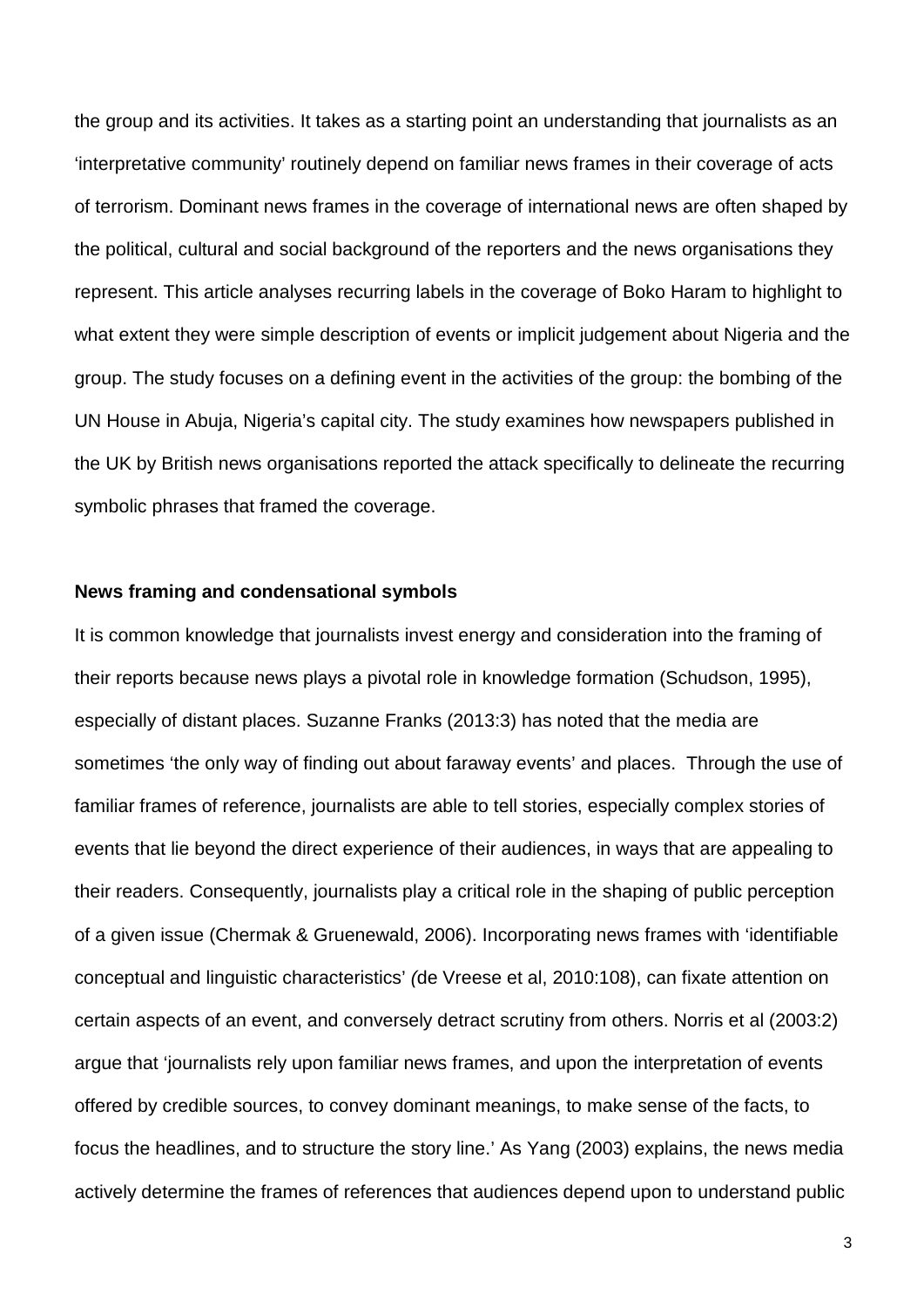events. Thus, dominant news frames influence the way in which people think about issues raised in news reports and this is particularly significant in the coverage of acts of violence and terrorism in distant places. British press reports of the attack on the UN House, for example, were undergirded with frames that provided recognisable labels and fitted into typical formulaic news frames. The frames provided the scaffolding over the incident and enabled the readers to make sense of the story and to apply a particular understanding of it.

Several references have so far been made to the phrase 'condensational symbols' without any clarification of its intended meaning in the context of this article. For the purpose of this article, a condensational symbol is conceptualised primarily as a shorthand means by which an aggregate of beliefs, values, and perhaps worldviews are transmitted to those who share similar culture. Condensational symbols evoke 'stored meanings already residing within the minds of individuals sharing a given culture' (Johnson-Cartee, 2005:167). It is important to note that in the context of this study, the 'labels' identified as condensational symbols do not necessarily condense beliefs in the way terms such as 'British values' or 'the American dream' do but are signposted as condensational symbols because they provide culturally resonant frames for coverage of acts of terrorism. For this study, condensational symbols are phrases that through repeated use evoke shared meanings and understanding of terrorism. For example, the use of the phrase 'suicide bomber' in a story conjures up a range of discourses. In the West, for example, a suicide bomber encapsulates a perverse sense of bravery that devalues not only the life of targets of a terrorist act but also that of the perpetrator of such an act. However, the idea is understood differently in parts of the world where being a suicide bomber is regarded as a demonstration of conviction and commitment to a cause. Or as Cottee and Hayward (2011:876) note, suicide bombing is an expression of 'one of the core existential attractions of terrorism: namely, violent struggle and self-sacrifice in service to the sacred.' In places where being a suicide bomber symbolises an act of faith in the promise of a reward in the afterlife, it is understandable why family members celebrate the self-sacrifice of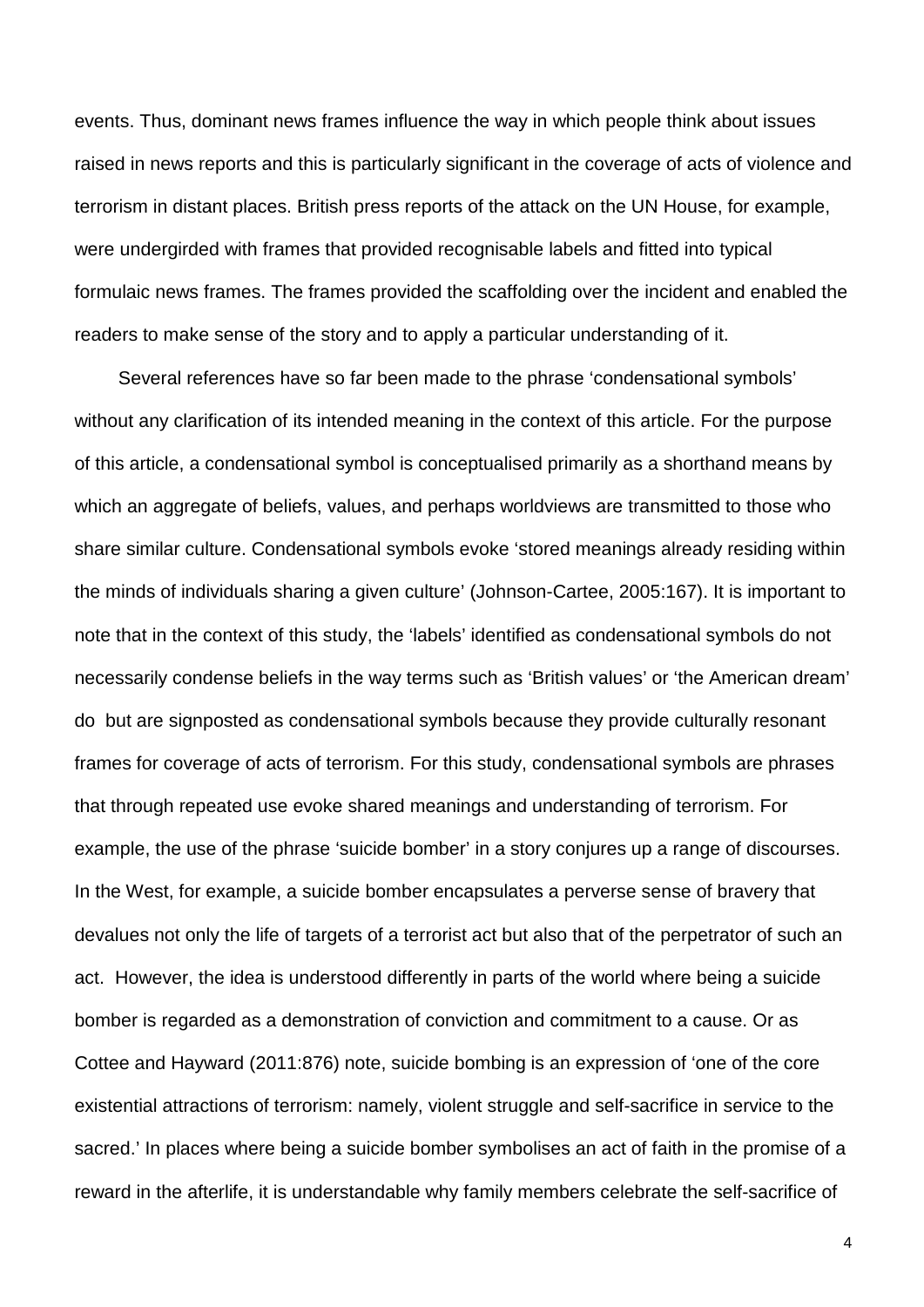loved ones while in the West, such an act is deemed to be an incomprehensible. Consequently, in Western media, the use of 'suicide bomber' evokes iconic images of terror and serves as a cue for a particular understanding of terrorism.

Condensational symbols are embedded in the news frames that journalists use to present their narratives. Bennett (1980) explains that such symbols have powerful emotional connections with audiences. Condensational symbols are often embedded in interpretative packages and informed by news frames and these, Entman (1993:52) suggests are 'manifested by the presence or absence of certain keywords, stock phrases, stereotypical images, sources of information, and sentences that provide thematically reinforcing clusters of facts or judgement.' In his examination of contrasting news frames used by several important US media outlets in the coverage of two tragic misapplication of military force, Entman argues that 'the components of the frame often tend to cohere with an established *discursive domain*, a series of associated idea clusters that form a way of reasoning about a matter that is familiar to audiences from other cultural experiences. Certain words and images are used repeatedly and together, thereby rendered more salient in the texts' (Entman, 1991:11).

News frames entail 'representing persistent patterns of selection, emphasis, and exclusion that furnish a coherent interpretation and evaluation of events' (Norris et al, 2003:2). Pulled together, condensational symbols reflect boundaries of discourse and signify what reporters deem to be significant issues in a story. The interpretative packages journalists utilise in their coverage of events reflect their socio-political and cultural environment. Thus, it could be argued that condensational symbols are culture sensitive and are rooted in specific socio-cultural milieu as journalists tend to use labels that resonate with their audiences.

Condensational symbols simplify the challenge of telling complicated stories by making information more salient through 'placement or repetition, or by associating them with culturally familiar symbols' (Entman, 1993:53). Symbolic words and phrases facilitate the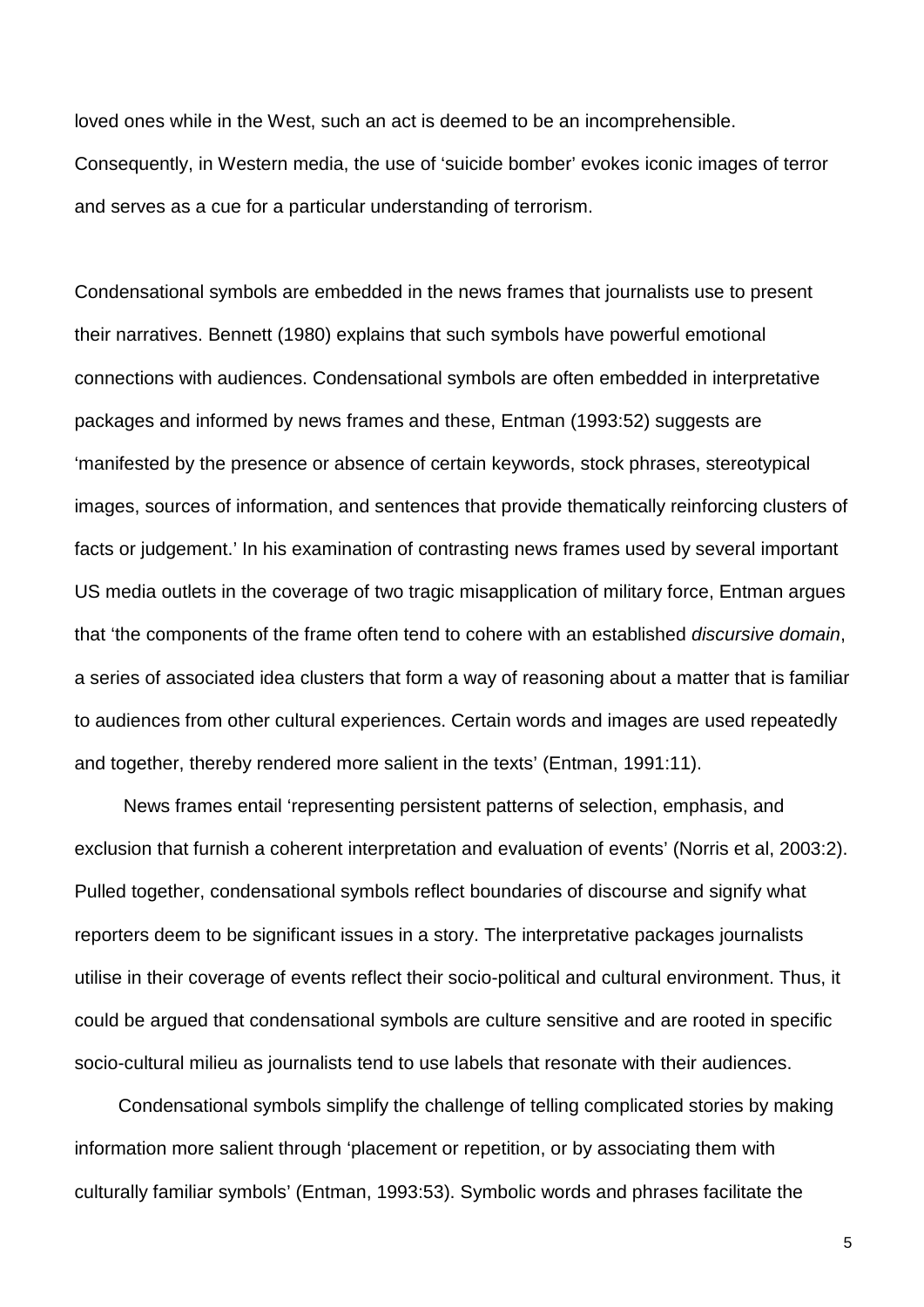reporting of distant and unfamiliar stories to uninformed audiences because they provide journalists with recognisable world views, and expression of value systems that resonate with their readers. The point has been made that 'facts have no intrinsic meaning. They take on their meaning by being embedded in a frame or story line that organises them and gives them coherence, selecting certain ones to emphasise while ignoring others' (Gamson, 1989:157, as cited by Johnson-Cartee, 2005:158). Conflict situations, such as the bombing of the UN headquarters in Nigeria, intensify the need for condensational symbols as they enable journalists to present their narratives from an episodic rather than a thematic perspective because the latter requires a more textured and contextualised approach that would entail providing detailed background while the former emphasises 'recent alarming or attentionearning event that highlights an individual's or group's plight through personal illustration' (Iyengar,1991, as cited by Johnson-Cartee, 2005:164). Symbolic language is not only malleable but it also minimises the need to provide detailed background or context of stories over time to facilitate deeper understanding of issues in the news.

In the coverage of terrorism, certain phrases are routinely used to cue particular interpretative packages. For example, Al-Qaeda, conjures up the discourse on the war on terror and the label carries certain undertones. As a condensational symbol, it evokes shared memories of the expression of the ideology and activities of the group and it is readily understood by audiences who are familiar and knowledgeable about its significance. Moreover, a condensational symbol underpins powerful narratives that simplify the social construction of reality and communicate a clear message in news stories. As a reporting device, condensational symbols transform difficult choices into routine decisions and minimise the need for personal preferences. News, therefore, reflect the framework of understanding in the socio-cultural and political environment of journalists and their audiences. Or as Berkowitz (2011:xv) puts it, 'news reflects the culture of its creation, both within and outside of a news organisation.'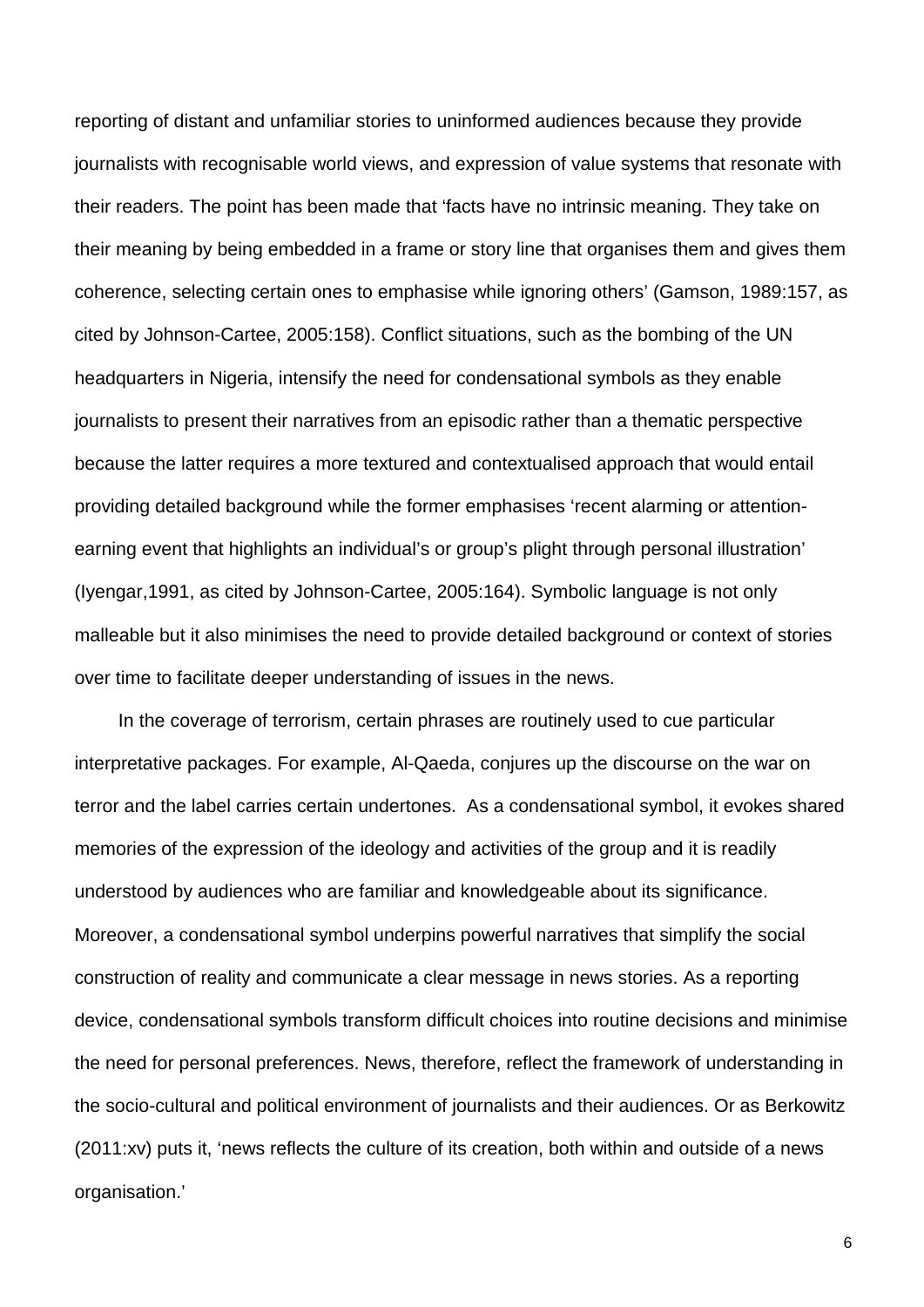This analysis of condensational symbols in British press coverage of Boko Haram focuses on a particular act of terrorism, the bombing of the UN House in Abuja. However, to provide a more longitudinal perspective on the British press coverage of Nigeria, the article evaluates the representation of Nigeria in British newspapers in August 2010 to highlight the nature of coverage a year before the defining moment of August 2011, the focus of this article. Following up on that evaluation, this article concentrates on all news stories about Boko Haram that were published in British newspapers before the bombing of the UN House as well as reports of the attack. Articles were acquired electronically from Proquest online database using two simple keyword search terms, 'Nigeria' and 'Boko Haram.' The first search generated data about routine coverage of Nigeria and the second produced information about Boko Haram within a specific time frame. The objective was to identify the nature of coverage in the absence of a 'what a story moment' and of an event-centred news.

#### **Terrorism and the news media, a contested relationship**

Journalists, studies have shown (Fursich, 2010, Thomas, 2014), tend to favour stories that resonate with their audiences due to their perceived cultural background, especially when such reports are about unexpected and dramatic events. Acts of terrorism by their nature easily lend themselves to extensive media coverage because as Cottee and Hayward (2011:966) have noted, terrorism 'involves the deliberate infliction of physical harm or injury on human beings.' Although Russell Farnen, writing before the defining event of 9/11, describes terrorism as a 'mainly international problem' and argues that terror is 'distant and beyond the average person's experience' (Farnen, 1990:103), terrorism has occupied the attention of scholars since the 1960s and informed research in a variety of disciplines. Terrorism is not a new social problem and as Biernatzki (2002) has noted, it is embedded in history. However, it could be argued that 'what we know as terrorism is actually a media creation; mass media define, delimit, delegitimize, and discredit events that we have not actually seen, but that we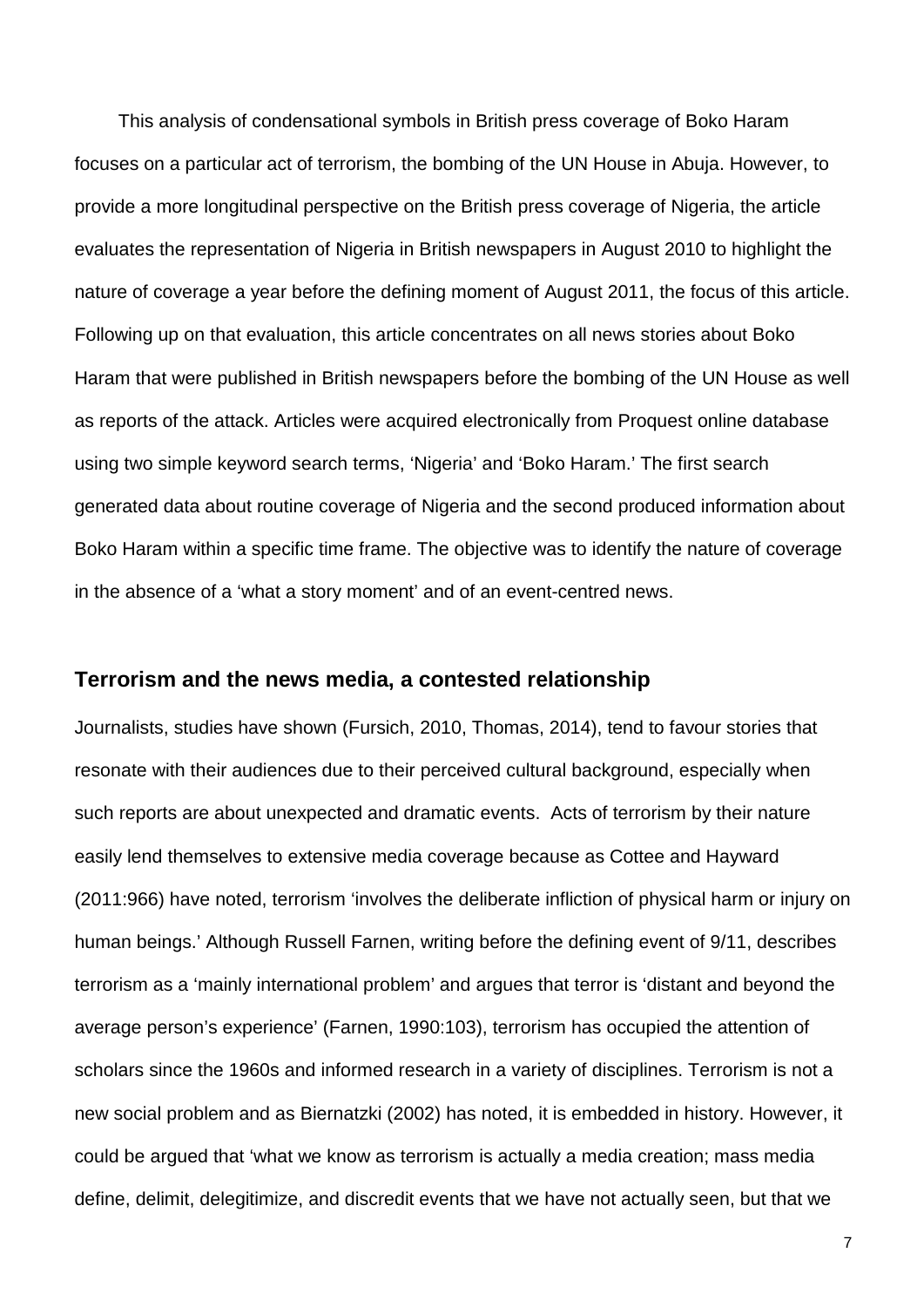all instantly recognise as terrorist acts' (Farnen (1990:100). Consequently, the intersection of terrorism and mass media has influenced public perception and understanding of the phenomenon.

Stories of terrorism go back a long way but their reach has been widen due to the capacity of the mass media to disseminate information about terrorists and their activities. Thus, the political impact of terrorist attacks has increased significantly. While terrorist organisations no longer rely solely on mainstream media to publicise their activities, but now have the capacity to deliver their messages directly to audiences through social media, in the contemporary world, the news media are still major battlefields for the propagation of information and terrorism and news media are intricately connected. It could be argued that the news media validate and legitimise terrorist acts through coverage of such events. As a result, news organisations are implicated in the dissemination of information about acts of terrorism even in distant places 'because most people only experience terrorism through mass-media accounts' (Chermak & Gruenewald, 2006:431). However, this does not suggest a causal link between media coverage and terrorism or postulate shared values between journalists and terrorists. But as Paul Wilkinson notes, 'for as long as terrorists commit acts of violence the mass media will continue to scramble to cover them in order to satisfy the desire of their audiences for dramatic stories in which there is inevitably huge public curiosity about both the victimisers and their victims' (1997:53). Journalists cover acts of terrorism to justify their public role to inform, educate and set the agenda for issues of interest to their audience and not simply to serve the cause of terrorists despite the symbiotic nature of the relationship between news media and terrorist organisations.

## **Background: Nigeria and terrorism**

To contextualise this analysis of Boko Haram's attack on the UN House in Nigeria, it is critical to provide a backdrop by examining the issue of terrorism in the country. As a starting point, it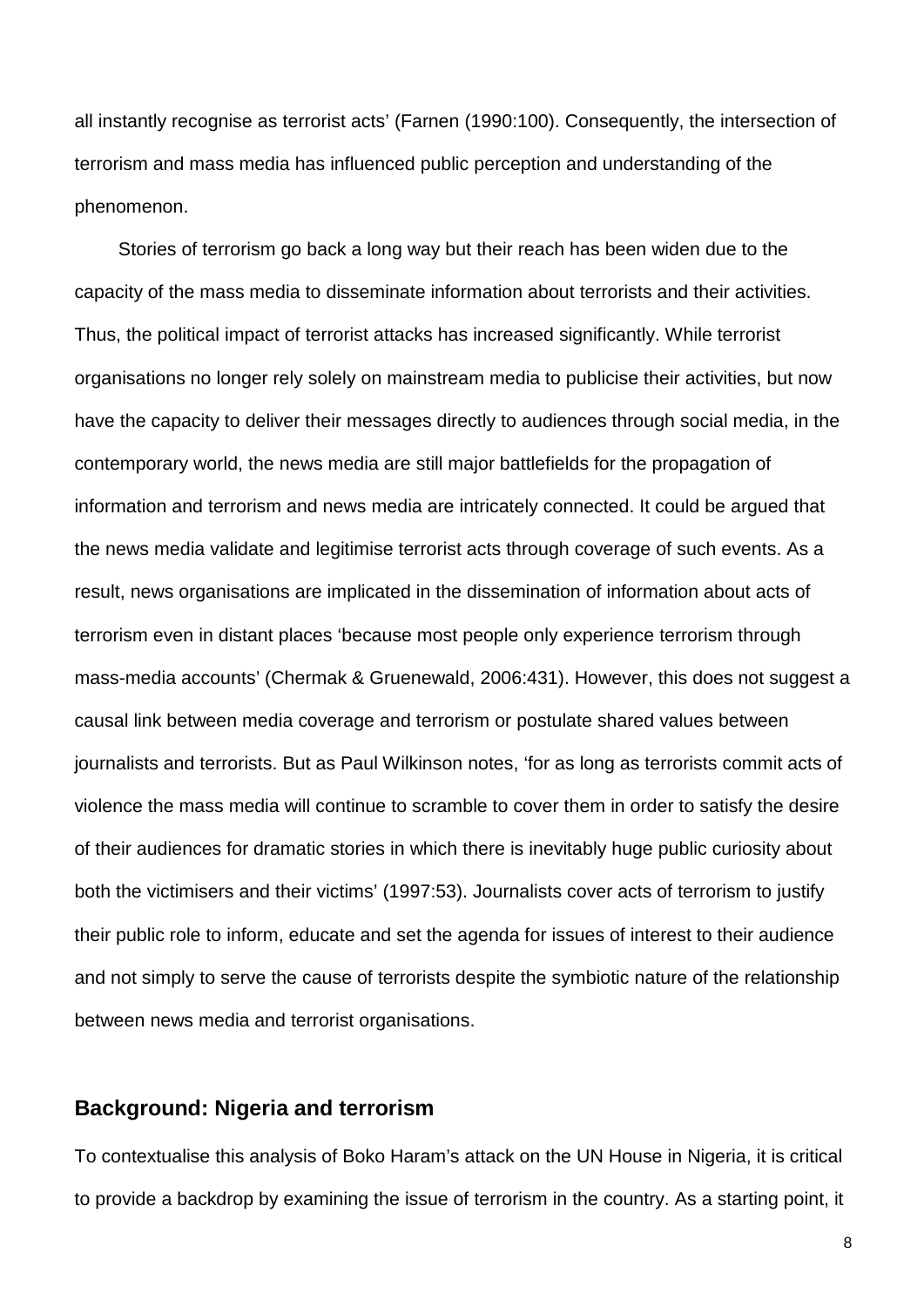is important for the purpose of this article to clarify the definition of terrorism that informs this analysis. The term is used here to denote a particular type of violence that:

Is premeditated and designed to create a climate of extreme fear; is directed at a wider target than the immediate victims; inherently involves attacks on random or symbolic targets, including civilians; is considered by the society in which it occurs as 'extranormal', that is in the literal sense that it violates the norms regulating disputes, protest and dissent; and is used primarily, though not exclusively, to influence the political behaviour of governments, communities or specific social groups (Wilkinson, 1977:51)

In this particular case, it is violence that is associated with religion for political purposes. Although Nigerians have experienced different forms of acts of violence for decades, terrorism did not 'exist' in the country because it was not acknowledged as a socio-political problem until Boko Haram emerged as a dominant security threat. In 2009 when Farouk Abdulmutallab, a young Nigerian student, attempted to bomb a US-bound aircraft with explosives that he had stockpiled in his underwear, many Nigerian elite distanced him and his action from his country and asserted that 'Nigerians do not have terrorist tendencies' (Ette, 2012:53). This claim was made in spite of a long history of acts of violence, especially in the northern parts of the country, which is home to radical Islam. In the 1970s, for example, an extremist group, the Maitatsine movement, had mobilised unemployed urban youth and other marginalised people under an Islamic flag for a campaign of violence in Kano, a major northern city. Thousands of lives were lost and property worth millions of naira was destroyed. Occasional spate of violence in other northern cities such as Bauchi, Yola, and Kaduna also resulted in the loss of lives but these were not understood as manifestations of terrorism.

The Maitatsine group, which was started by Mohammadu Marwa, a Cameroonian who migrated to Kano in 1945, was known for an anti-Western ideological stance. The group sought to impose a strict Islamic agenda on Nigeria with its leader preaching against Western culture and the use of modern technologies such as automobiles, radio and wristwatches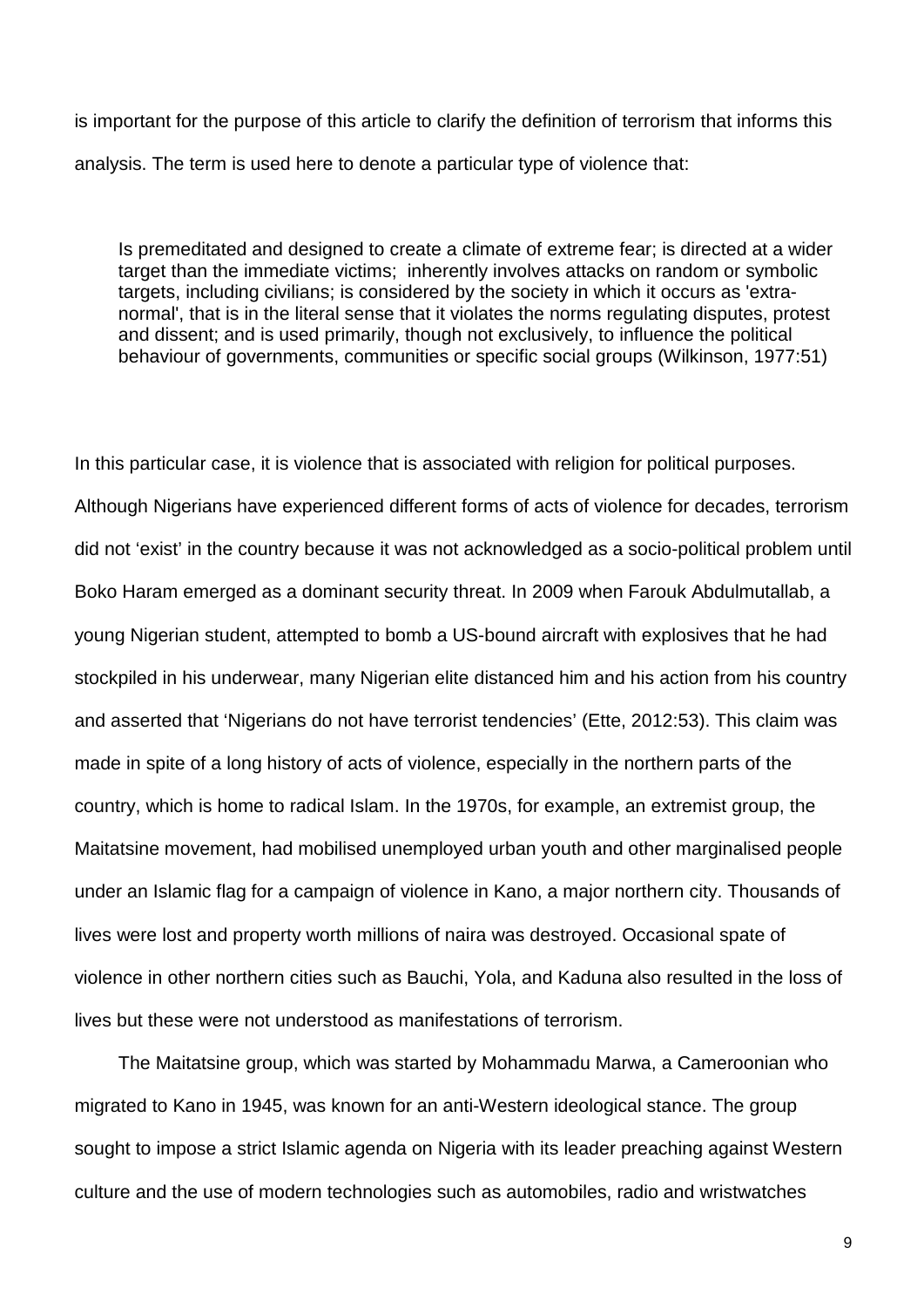(Musa, 2012). Members of the group distanced themselves from other Muslims, who had, in their view, become secular by accepting Western influences. Agbiboa (2014:50) explains that Maitatsine members 'lived in secluded areas to avoid mixing with mainstream Muslims, and rejected material wealth on the grounds that it was associated with Western values.' In December 1980, the group engaged in violent clashes with security forces for eleven days during which more than 4000 people were killed (Agbiboa, 2014). Although Marwa, the leader of the group, was killed during the uprising, his followers kept his doctrines alive for several years and engaged in sporadic clashes with security forces. Aliyu Musa (2012:113) makes the point that an outbreak of religious violence in 1985 in Bauchi, a northern city, 'was the last major violence directly linked to the Maitatsine sect.'

While several groups have spearheaded intermittent uprisings in Nigeria since the 1985 crisis, Boko Haram is the first group to manifest traits similar to those of the Maitatsine. Members of Boko Haram expound radical views and contempt for Western civilization similar to those that were associated with the Maitatsine group. They, too, preach against Western way of life and values and campaign to spread extremist Islamist ideas across Nigeria through violence. Musa (2012) argues that Boko Haram is an offshoot of Maitatsine but unlike the latter has access to modern technology with which it is able to coordinate its activities and consequently has been more successful in waging a campaign of violence in some parts of Nigeria.

The exact origin of Boko Haram is shrouded in historical fog but it is generally believed to have emerged in the late 1990s. Ajayi, (2012), traces its beginnings to Shabaab Muslim Youth Organisation, which was started in 1995 but Andrew Walker, (2012), a freelance journalist who has covered Nigeria since 2006, in a special report for the United States Institute of Peace, links it to a radical Islamist youth group in Maiduguri, which was formed in 2002. Although Boko Haram was initially perceived to be a non-violent organisation, under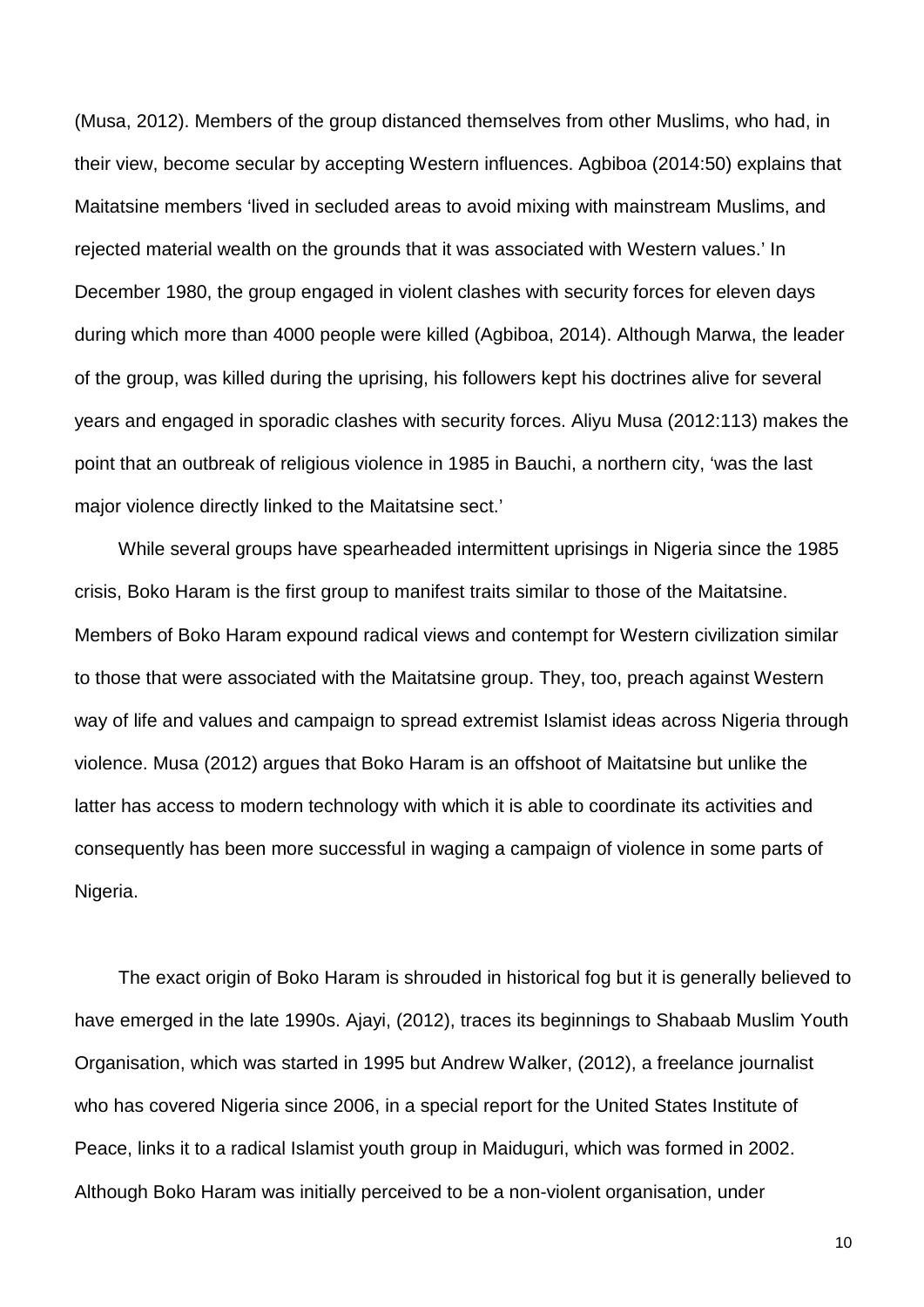Mohammed Yusuf's leadership the group gradually evolved and embarked on a campaign to propagate extremist Islamic ideology in Nigeria. Officially known as Jama'atu Ahlissunnah Iidda'awati wal Jihad, meaning 'people committed to the propagation of the prophet's teachings and Jihad', it quickly became better known as Boko Haram, which implies 'Western education is sacrilege' in the Hausa language, the most widely spoken language in northern Nigeria, due to its anti-Western ideology and hard-line Islamic principles. The popular label, Abubakar (2012:98) explains, 'sticks mainly because the public prefers it partly as a way of ridiculing the group and partly because it seems to fit into the group's outward ideological outlook.' But it should be noted that the group is not simply opposed to Western education but to Western way of life. As John Campbell (2011), a former United States ambassador to Nigeria, explains, Boko Haram also opposes any sort of secular government.

While its origin may be in dispute, there is no question about Boko Haram's campaign of terror in Nigeria. It has claimed responsibility for more violence in Nigeria than any other armed group (Agbiboa, 2014) but more importantly, its activities threaten Nigeria's national security and stability. It has led a violent campaign for many years against the Nigerian state to advance its ideological position and rejection of Western modernity, which it sees as the underlying cause of social problems in its Islamic environment. However, in spite of its record of terrorist acts it remained invisible in British newspapers until July 2009.

#### **Nigeria in British newspapers**

British press coverage of Nigeria generally constitutes a small proportion of its foreign news. In the absence of major disasters, conflict or other event-centred news, coverage is often very sketchy and limited. This was the case in August 2010, a year before the bombing of the UN House. A search through Proquest using 'Nigeria' as a search term generated sixty-four relevant stories in national, regional and local newspapers. Twenty-eight of the stories were about Nigerian footballers playing for British teams, seven stories were on the economy and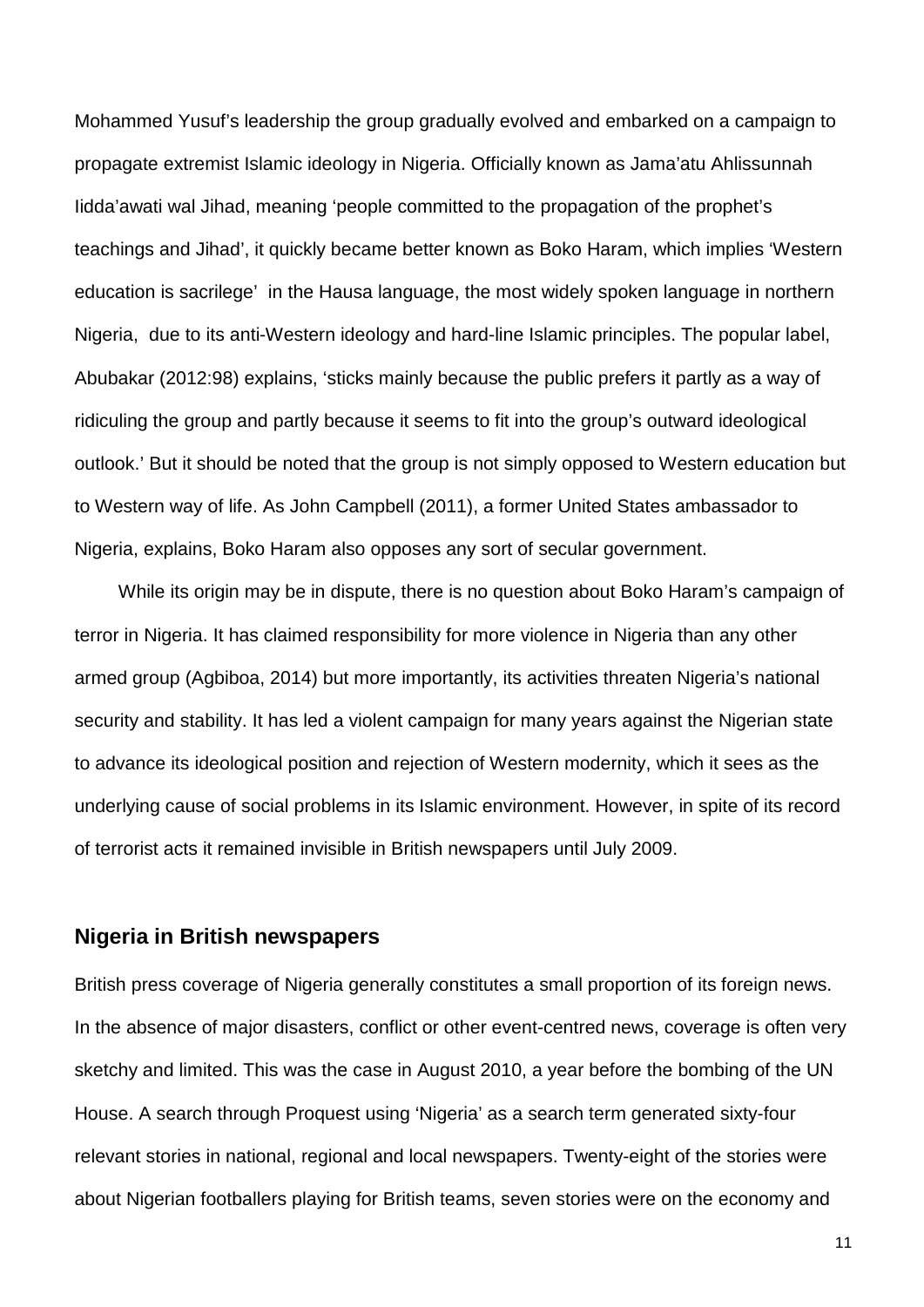the government's plans to privatise the state-run power generation and distribution company. Twenty-five of the stories were news in brief and were not by-lined and four were about Shell, the Anglo-Saxon oil company. Three of the Shell stories were extensive reports by national newspapers about oil spillage and attack on pipelines. Other stories published during the period included a case of an internet scam traced to Nigeria, the kidnap of the son of the first president of Nigeria, which interestingly was only covered by local newspapers, and sham marriages.

From the foregoing, it is clear that news stories about Nigeria a year before the bombing of the UN House were insignificant and probably used to achieve a certain level of composition of coverage. It could be argued that beyond the 'narrow prism of famine, war and corruption' (Franks, 2013:168), Nigeria, like many non- Western countries, received limited coverage because news of distant places are often nuanced by disaster and crises. The extensive coverage of the attack on the UN House confirmed this view.

#### **Boko Haram in the British press**

Boko Haram gained international media attention in 2009 when Yusuf, its leader, led an insurrection against the Nigerian government during which many 'police, low-level government officials, and Christian clergy were murdered until the Nigerian army, with great difficulty, suppressed it and handed over Yusuf to the police who murdered him while in custody' (Campbell, 2011:54). Before the uprising the group was not identified by its popular label in any British newspaper. A clear example of the invisibility of Boko Haram in British press prior to 2009 was the lack of coverage of several waves of violence it perpetrated in parts of Northern Nigeria, especially during the 2007 general election, and for a few days in July 2009 prior to the killing of its leader. Although hundreds of lives had been lost, the group was not mentioned in British newspapers until Yusuf was killed while in police custody. Onapajo and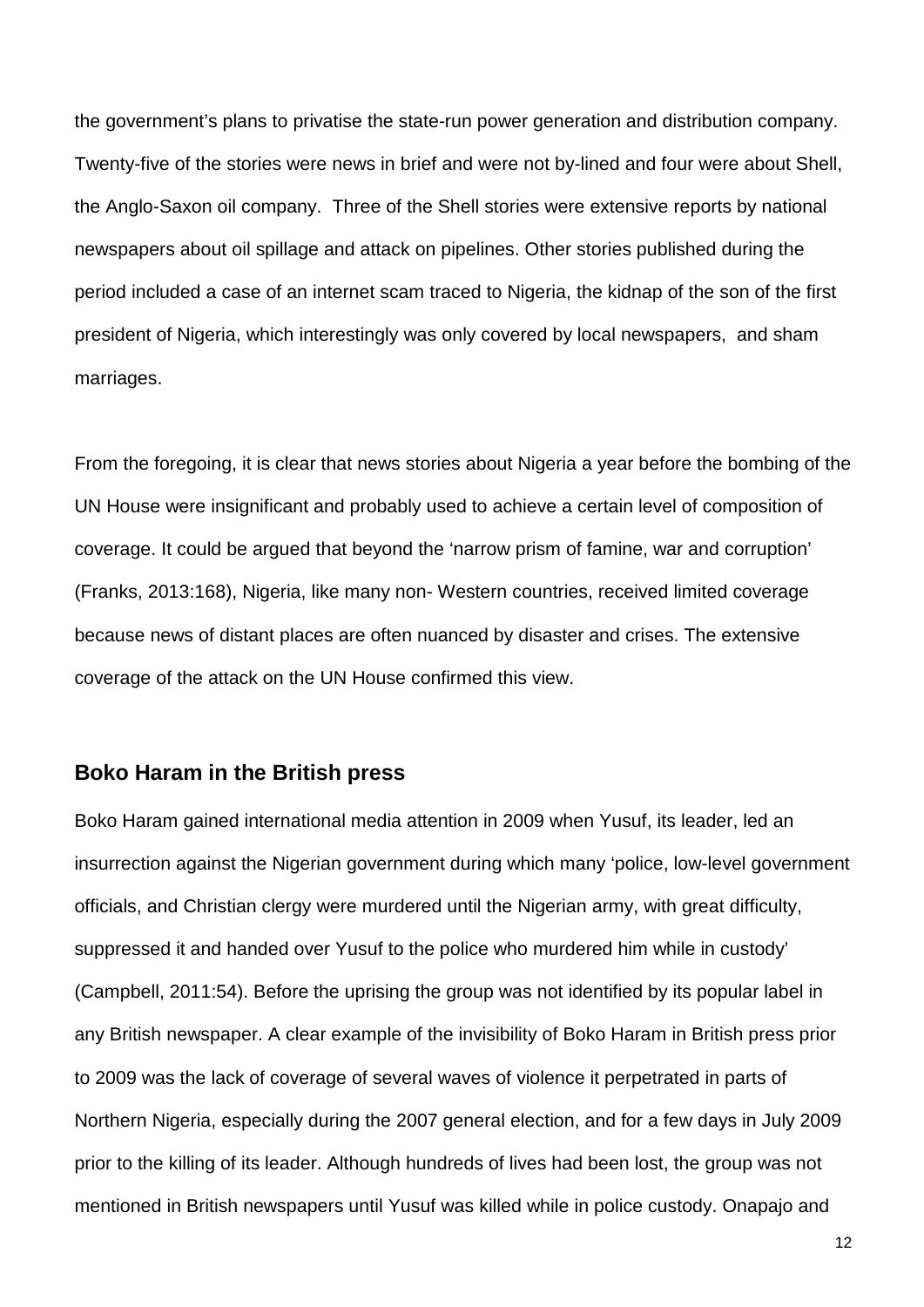Uzodike (2012:24-25) argue that 'the government's mishandling of the group's terrorist activities by the summary execution of its leader, Mohammed Yusuf, and the arrant use of force on its members, intensified the belligerence of the Boko Haram group.' Consequently, the killing earned the group visibility in international media. This could be because his death fitted into the abuse of human rights news frame.

Between 28 and 31 July, 2009, fourteen stories about the group were published in *The Financial Times, The Guardian*, *The Independent*, *The Evening Standard* and *The Times.* All the stories focused on the death of Yusuf as reflected in the headlines: 'Nigerian Islamic leader shot dead', 'Nigeria police kill rebel leader', 'Islamist sect leader dies in Nigerian police custody', 'Leader of violent Nigerian sect shot in police custody', 'Islamist sect leader killed by Nigerian army.' The last headline was erroneous given that Yusuf died while he was in police custody, after he was handed over by the army.

Yusuf's death followed days of mayhem, which Abdullahi Abubakar (2012) attributes to unprovoked attack on the group by the police in the north-eastern city of Maiduguri. Abubakar writes:

It was in mid-2009 when their members were on a peaceful funeral procession in the city that police reportedly attacked and killed some of them. They demanded instant justice but saw no sign of it. They then launched revenge attacks, not only in Borno State but also in Bauchi, Yobe and Kano States, killing policemen, burning public buildings, churches and police stations and snatching arms and ammunitions (2012:98).

As noted before, this outbreak of violence did not receive international media coverage until Yusuf was killed by security forces. Reports of the violent clash that led to his death only served as background information in the coverage of his killing. For example, the *Western Morning News*, a regional newspaper based in Plymouth, reported that:

THE leader of a radical Nigerian Islamist sect blamed for violent clashes between his followers and government forces has been shot dead in police custody. Mohammed Yusuf, the head of the Nigerian Taliban, was killed after being captured on Thursday at the end of a four-day manhunt (01 August, 2009:19)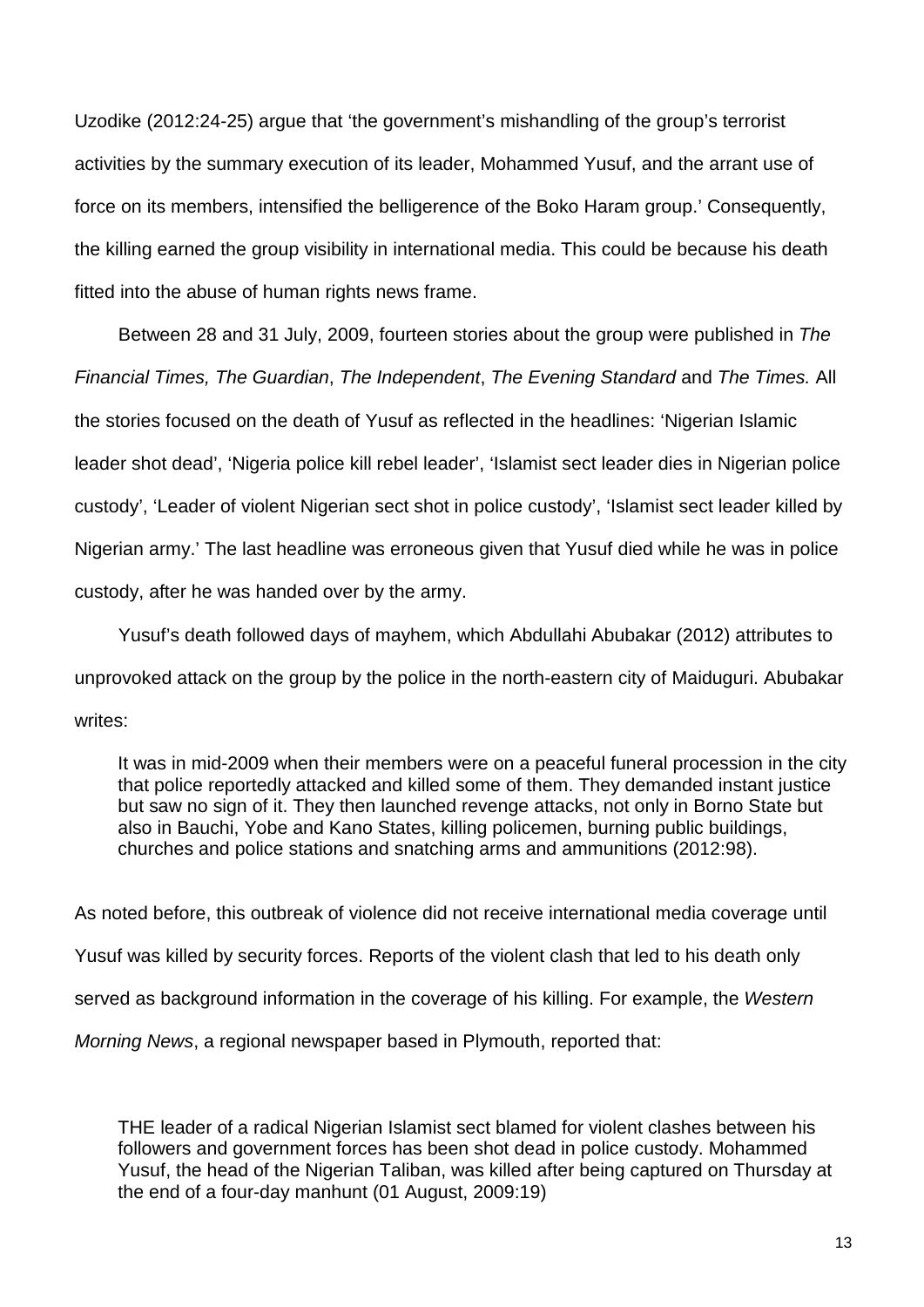The day before, the *Western Morning News* story and *The Financial Times*, had reported

that Yusuf was killed after five days of fighting between security forces and members of Boko

Haram:

The leader of an Islamist sect at the centre of five days of fighting in northern Nigeria that has claimed hundreds of lives died in police custody last night. Mohammed Yusuf was killed hours after he was captured, according to police officials quoted by news agencies.

Mr Yusuf's death followed an assault on a mosque housing followers of the radical preacher, who demanded stricter imposition of sharia, or Islamic law, across northern Nigeria and the abandonment of secular education.

In retaliation for a series of attacks on police stations and other targets that had spread to four states since erupting on Sunday, troops closed in on an area of the city of Maiduguri, the base of the sect whose name - Boko Haram - means "western education is forbidden". Unconfirmed estimates of the death toll ranged from 300 to 600 people (*The Financial Times*, 31 July, 2009:4)

It is clear from the excerpt above that the five days of fighting that resulted in the death of

hundreds of people did not merit international news coverage but the death of the leader of

the group at the centre of the uprising was considered newsworthy. The choice of words in the

excerpt also points to a suggestion of judgment of the action of the security forces through the

use of phrases such as 'an assault on mosque ', 'retaliation' 'closed in on an area.' One could,

therefore, argue that the emphasis on the death of Yusuf and not so much on the hundreds of

victims of his group's attack suggests a certain level of sympathy for the group. *The Financial* 

*Times*, for example, reported that the Nigerian army killed up to '600 Islamist militants' and

*The Guardian* explained that:

Troops were last night on a door to door hunt for Islamist militants after government forces stormed the base of a self-styled Taliban leader and killed him and more than 100 rebels in an attempt to crush an uprising that has racked Nigeria. A local rights group accused security forces of killing unarmed captives alleged to be

members of the radical Boko Haram sect seeking to overthrow the government and impose sharia law across Nigeria (*The Guardian*, 31 July 2009:22).

What becomes clear from the above is a criticism of the action of security forces in their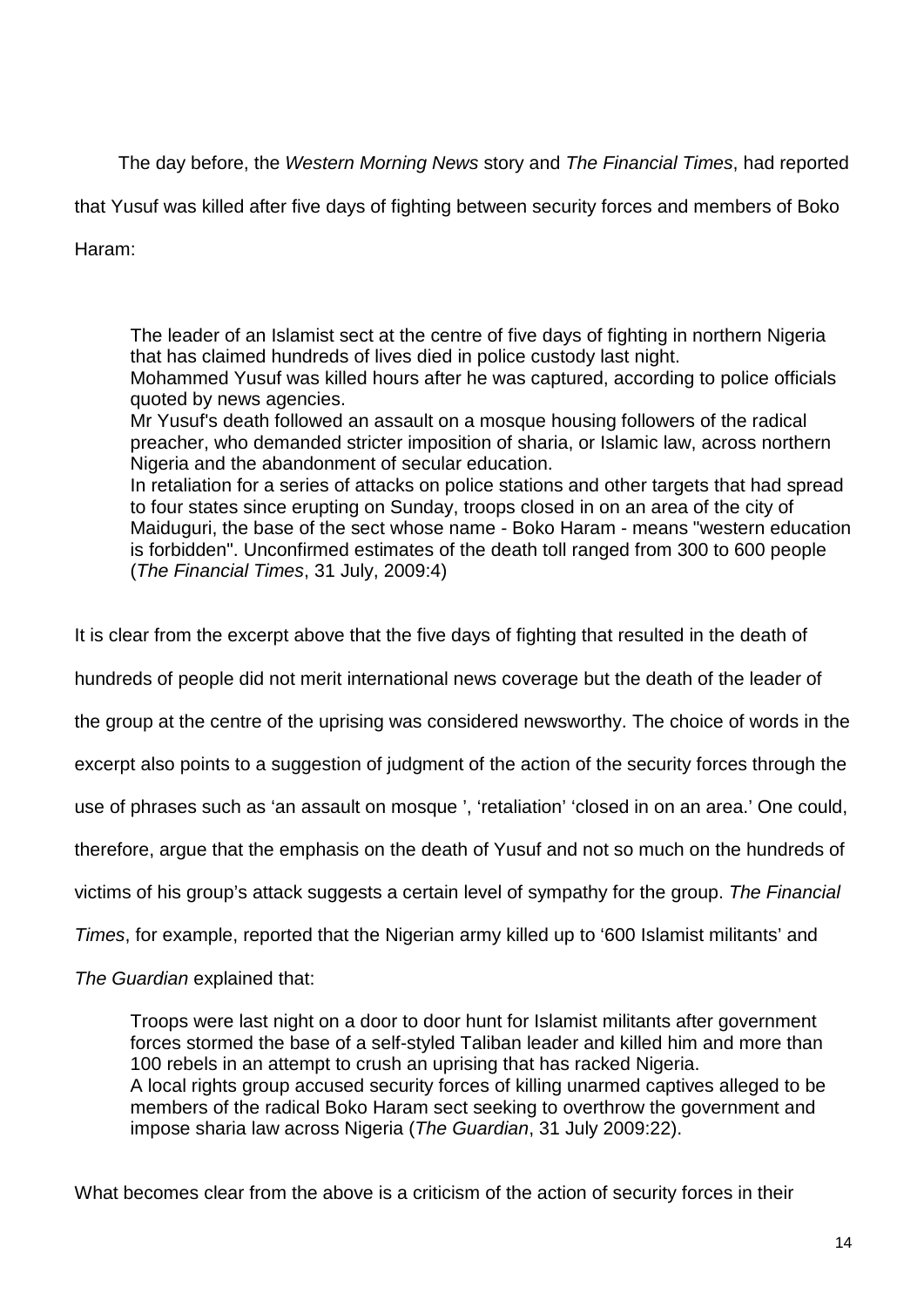encounter with Boko Haram. This could be due to lack of coverage of the sect prior to the July 2009 outbreak of violence, which inevitably meant adopting an episodic rather than a thematic approach. This sympathetic leaning disappeared in later coverage, as will be discussed later.

Following that spate of violent clash between its members and security forces and the death of its leader, Boko Haram received sporadic visibility in the British press. Frequent attacks on churches, police stations, leisure centres ensured intermittent coverage. However, it was the bombing of the UN House in 2011 that gained the group unparalleled coverage in British newspapers. The attack was reported extensively by local, regional and national newspapers. It was apparent that while it was a local and 'distant' act of terrorism on a spatial level, its impact was global and this was reflected in the way in which British newspapers framed the interplay of the local and the international perspectives. As Onapajo and Uzodike (2012:348) note: 'The thick flames and shattered bodies that accompanied the group's brutal attack on the UN building on 26 August 2011 sent a red alert to the world. It clearly indicates that Boko Haram's potential targets for attack are not limited to Nigerian authorities and its peoples, rather its targets are transnational and multinational in nature.' This was clear in a statement the group issued after the attack:

All over the world, the UN is a global partner in the oppression of believers. We are at war against infidels. In Nigeria, the Federal Government tries to perpetuate the agenda of the United Nations.... We have told everyone that the UN is the bastion of the global oppression of Muslims all over the world (Onapajo and Uzodike, 2012:35).

Boko Haram disseminated this message through the media thus reinforcing the view that 'terrorists exploit the media to achieve political recognition, present their cause, transmit messages and demands to the government, and induce fear in the general public' (Keinan, Sadeh and Rosen, 2003:150). Ironically, it depended on Western technology to convey its threat.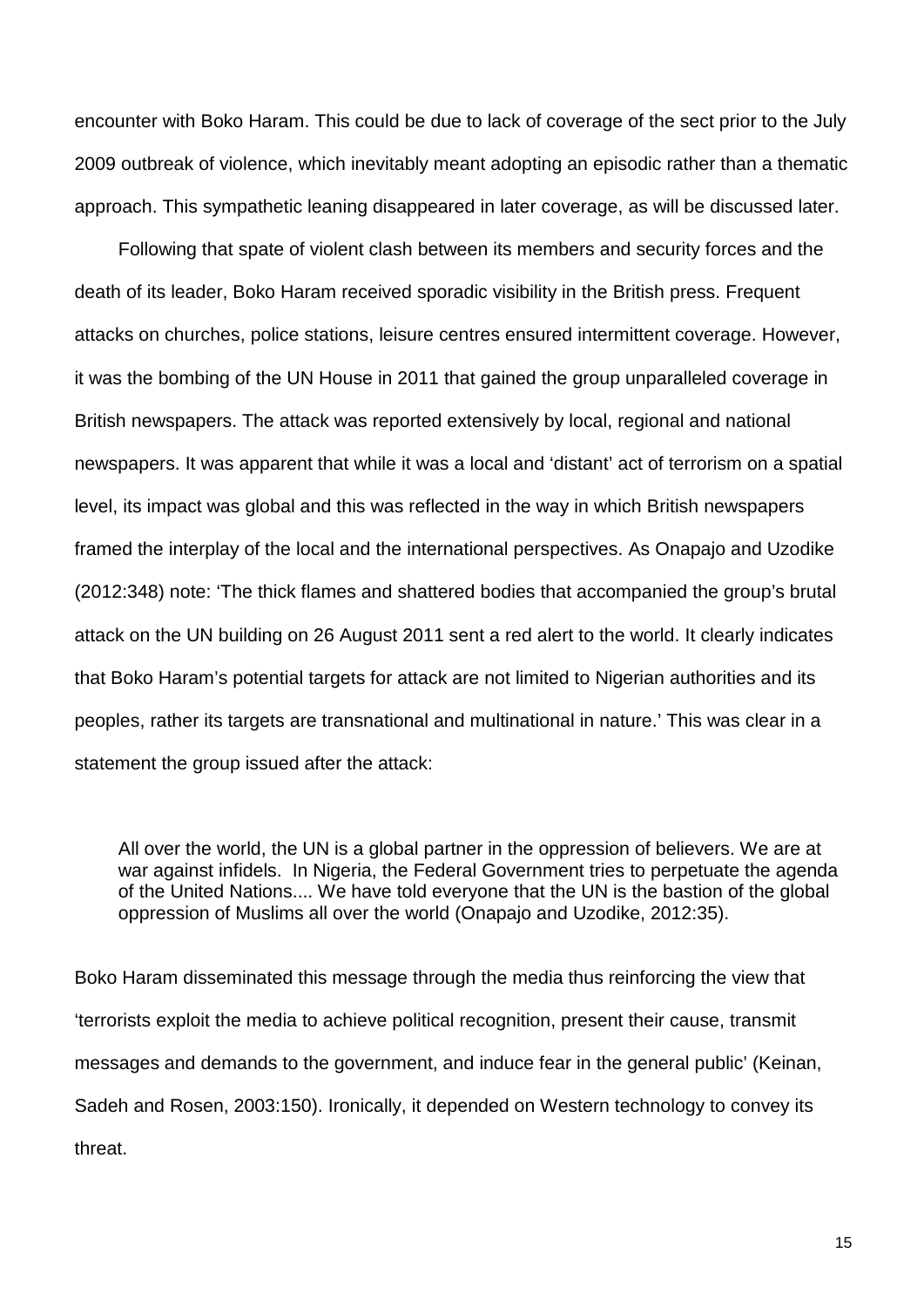The UN as a supranational organisation congregates representatives from different parts of the world. It could therefore be argued that the bombing of its headquarters was an attack on the world. Although international media coverage of Boko Haram had been on the increase since 2009, the group was not viewed by Western governments as a potential security threat beyond Nigeria. But as the US House of Representatives Committee on Homeland Security noted in a report, 'the attack marked a significant shift in the targeting and goals' and signalled an evolution in its capabilities (US House of Representatives, 2011). The US Subcommittee on Counterterrorism and Intelligence asserted that Boko Haram was capable of attacking US interests and the US homeland. This view was reinforced by a report in *The Evening Times* (Glasgow), which claimed that some of the people behind the bombing 'were even plotting to carry out attacks in the United States' (02 September 2011: 10).

Initial reports of the attack in British newspapers were episodic and focused mainly on the attention-grabbing incident. The stories expanded the reach of the terrorist act as the media spread the effect of the spatially limited act to a wide public. Boko Haram was successful in gaining publicity through its appeal to news values such as tragedy, magnitude and unexpectedness. The reports were undergirded by a dominant discourse of conflict, which is routinely simplistic due to the nature of journalism. As Philip Hammond (2007:2) has argued, 'reporters do not work in a vacuum: their writing will be influenced by the stock of ideas circulating in the culture in which they are working, particularly those which are taken up and promulgated by powerful sources.' Those ideas provide layers of meaning about their subjects as illustrated in the next section.

# **Condensational symbols in the coverage of Boko Haram's attack on the UN House.**

British newspapers used a selection of symbolic phrases in their coverage of the bombing of the UN House to make sense of the incident for their readers. The *Evening Standard* was the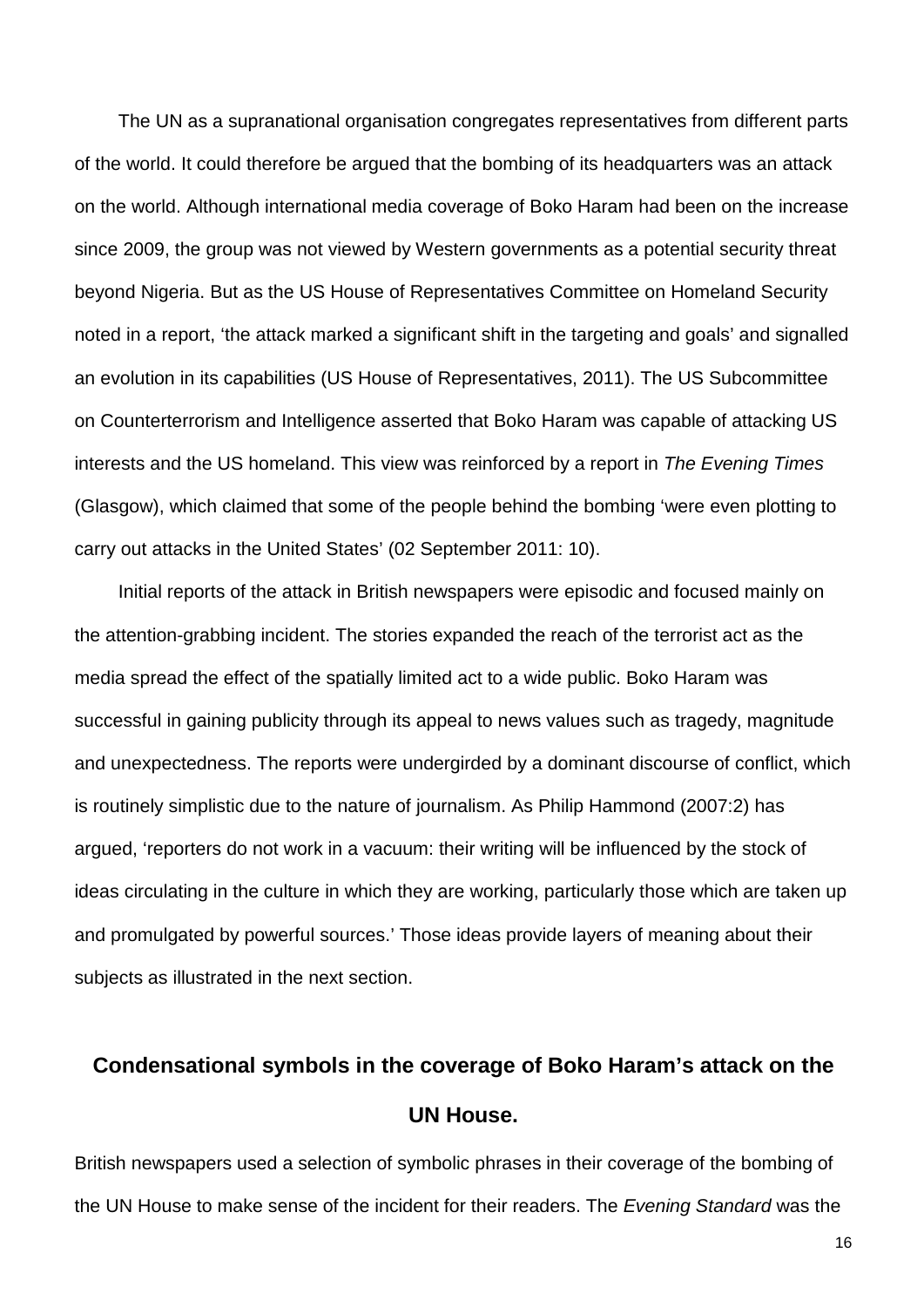first and only British newspaper to carry a report on the attack on the day it happened. Its story headlined: 'Suicide car bomb destroys UN base in Nigeria' provided a detailed account of how the attack happened and concluded that 'there was no immediate claim of responsibility, but an Islamist group known as Boko Haram has been blamed for a number of bombings in recent months' (Dominiczak, 2011:22). Although Boko Haram was the primary suspect, the bombing could have been launched by another group given that a devastating bomb attack the previous year during the country's 50<sup>th</sup> Independence Day celebration was carried out by The Movement for the Emancipation of the Niger Delta, a militant group in the country's oilrich delta region. The day after the bomb attack, twenty-three newspapers ranging from The *Huddersfield Daily Examiner*, a local newspaper in a university town, to the *Daily Telegraph*, one of UK's national titles, carried detailed reports of the bombing and many referred to Boko Haram as the main suspect. *The Guardian* newspaper, in addition to a news story also published an analysis by Alex Vine, the head of the Africa programme at Chatham House, an independent policy institute in London. The scope of the coverage was emblematic – the attack on the UN House was as Vines noted: 'the first such attack aimed at an international organisation, possibly to provoke a counter-productive international security response' (*The Guardian*, 27 August, 2011:28). The broad response of the British press confirmed that the bombing was not just a Nigerian problem, that the act of terrorism was not a distant occurrence. This view was reflected in *The Guardian's* main story, which reported that 'The Islamist group Boko Haram told the BBC in a phone call that it had carried out the attack. If the claim turns out to be genuine, the attack would confirm American fears that al-Qaida-affiliated groups are targeting the important West African state' (*The Guardian*, 27 August, 2011). The international dimension of the attack was also noted by *The Financial Times*:

The claim of responsibility by the Islamist group marks an escalation in what has hitherto been a localised campaign of violence. It carries ramifications for international businesses and organisations operating in Africa's most populous country.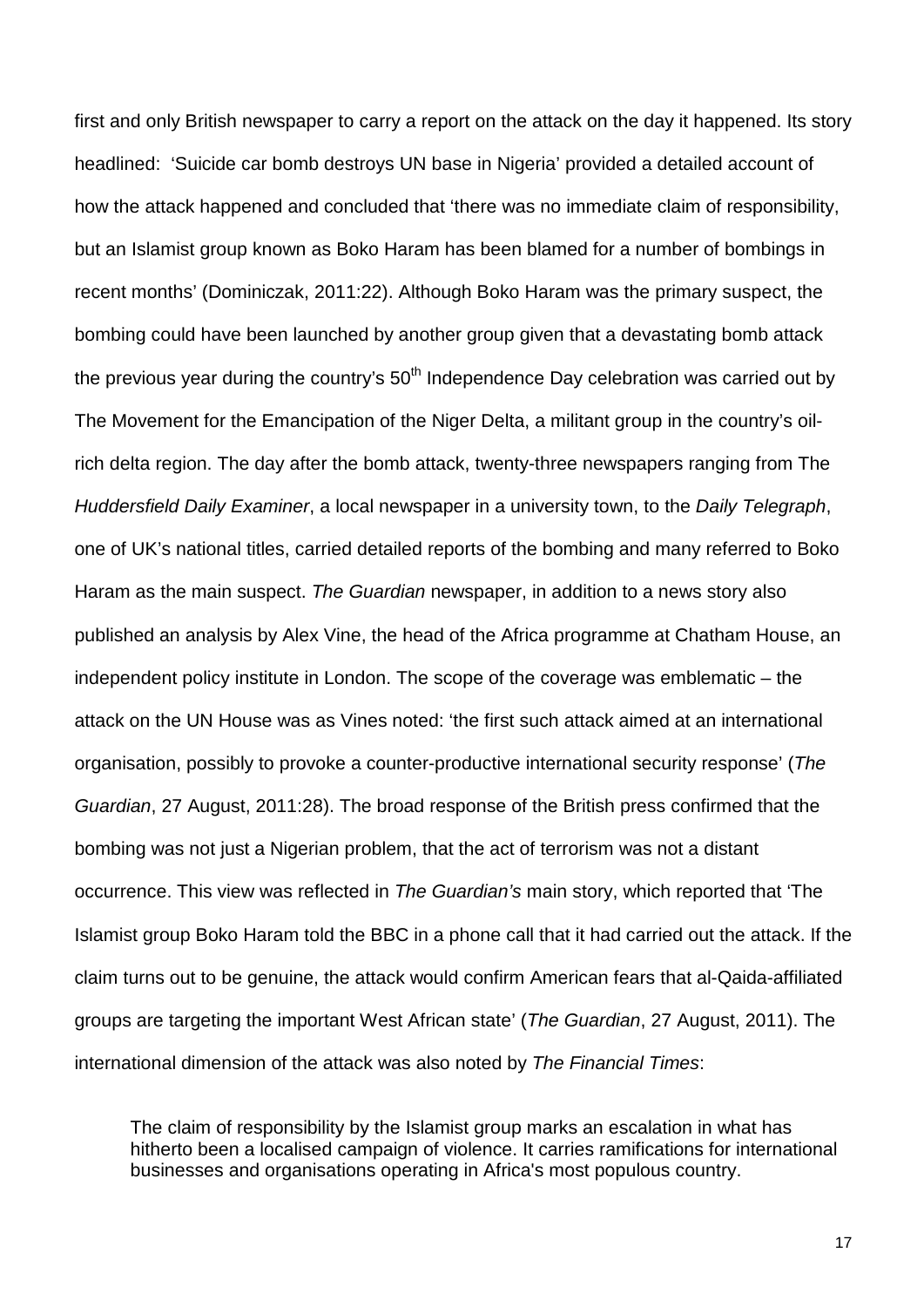We believe it represents an expansion in the scope of Islamist militant attacks from the symbols of the domestic Nigerian state - such as police stations and government buildings - to include the country's international presence," an analyst at Control Risks said of the blast. (August 27, 2011:8)

Prior to Boko Haram claiming responsibility for the bombing, majority of the reports were

cautious in linking the group to the attack. The headlines reflected this caution as many were

straightforward descriptors: 'Car bomb attack,' 'Car bomb attack rocks UN building.' '18 dead

in UN building bombing,' 'Assault on Abuja,' 'Suicide car bomber kills 18 at UN AID HQ.' The

*Nottingham Evening Post*, a local newspaper, in a story headlined: 'Bomb kills 16 at UN HQ'

reported that:

AT least 16 people have died after a car laden with explosives blew up at the United Nations' offices in Nigeria.

The attack yesterday saw a car ram through two gates at the offices in the capital, Abuja, before blowing up.

The suicide bomber inside crashed the car into the main reception area and detonated the explosives, inflicting the most damage possible, a spokesman for the Nigerian National Emergency Management Agency said.

UN Secretary-General Ban Ki-moon called it "an assault on those who devote their lives to helping others".

UN deputy spokesman Farhan Haq said: "We do not have any confirmation as yet who was responsible" (*Nottingham Evening Post*, 27 August, 2011: 30).

However, Boko Haram ruled out other suspects when it claimed responsibility for the attack and consequently the papers replaced the cautionary approach with a more direct perspective and used condensational symbols to simplify the story for their readers. The recurring phrases were: 'Islamist sect', 'Islamist extremists', 'Nigerian Taliban', 'Extremist Islamist sect', 'Nigerian extremist group', 'radical Islamist sect', 'Linked to al-Qaeda.' A day after the attack *The Times* reported 'Deadly rise of the 'Taleban of Nigeria' and this reference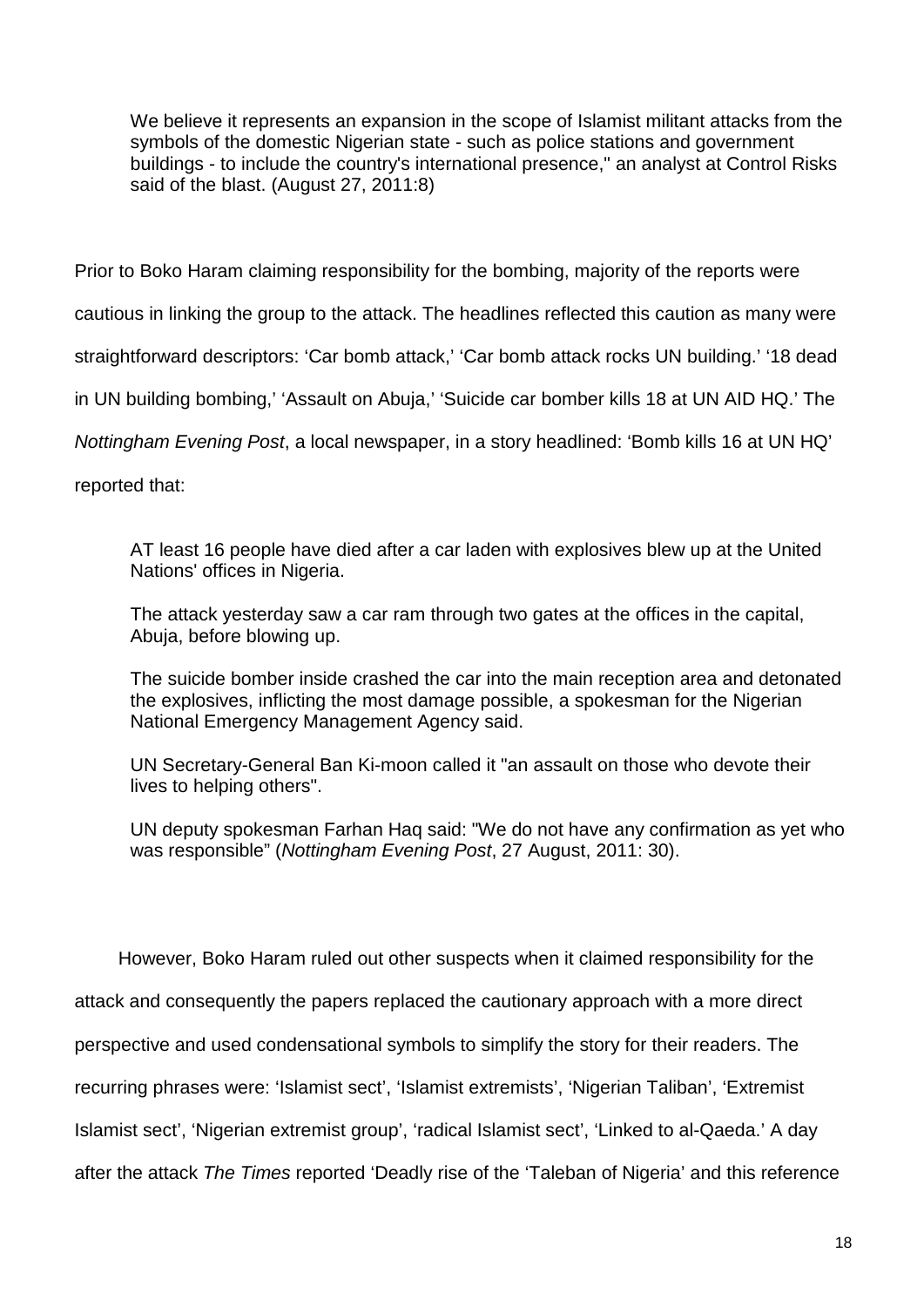to the Taliban was used extensively even though Boko Haram has no known links to the Afghan group. *The Daily Mirror* was one of the first newspapers to emphasis an 'al'-Qaeda' link. In a story on 27 August 2011 the paper reported that Boko Haram 'was said to be trying to link up with al-Qaeda' but the headline was more categorical about the connection: '18 DIE AS SUICIDE CAR BOMBER TARGETS U.N: Al-Qaeda link to horror.' Although there was no evidence of a working relationship between Boko Haram and other terrorist organisations, the papers emphasised a connection in their reports. The evidence for this claim appears to have been a suggestion by General Carter Ham, the commander for US military operations in Africa, who said in July 2011 that 'the sect might be trying to link with two al-Qaeda affiliated groups in other African countries to mount joint attacks in Nigeria' (*The Financial Times*, 27 August:8).

The repeated use of 'Islamist sect', 'Islamist extremists', 'Nigerian Taliban', 'Extremist Islamist sect', 'Nigerian extremist group', 'radical Islamist sect', 'Linked to al-Qaeda and even 'Boko Haram' conjured up a particular discourse, the rise of Islamist fanaticism, and narrowed the understanding of the complexity of the Boko Haram threat to Nigeria's national security. These symbolic labels provided a simplistic explanation for Boko Haram's activities because most British newspaper readers were already aware of the 'Taliban' and al-Qaeda and what they represented. The phrases evoked shared memories and understanding and served as shorthand terms and codes for journalists. For journalists who were writing for readers with limited knowledge of Boko Haram, the use of those phrases enabled them to make emotional connection with their readers, set the boundaries of discourse and consequently influence public understanding of the attack. The point could be made that public understanding of Boko Haram's assault was coloured by the cultural and socio-political perspectives delineated by the press. When journalists described Boko Haram as the Taliban of Nigeria with links to al-Qaeda, they were providing a particular frame of reference for their readers and associating Nigeria with Afghanistan, Iraq and the war on terror. This link placed the activities of Boko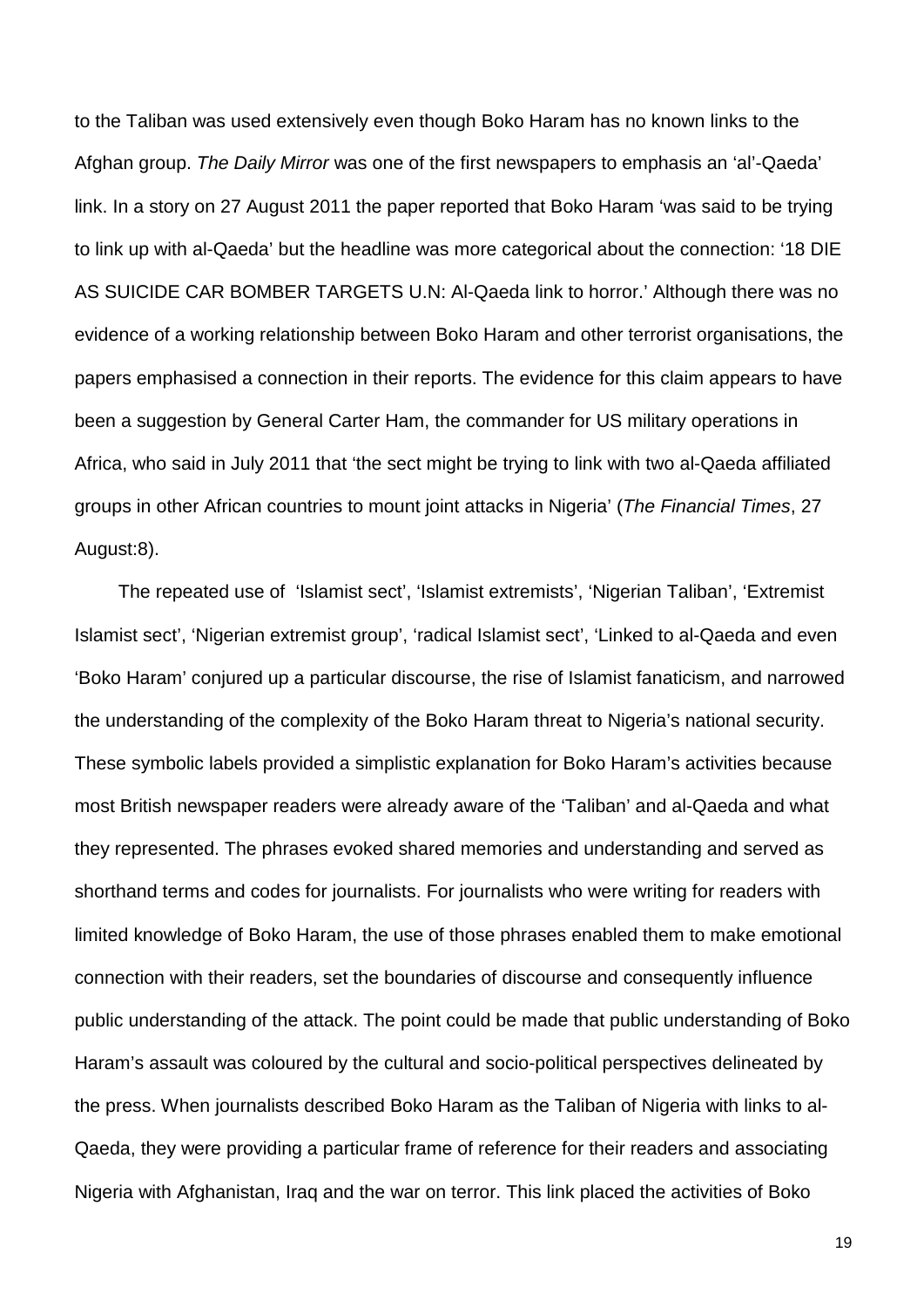Haram primarily in the realm of the war on terror but paradoxically the link did not frame Nigeria as a member of the international security community but as a threat to it.

It is reasonable to understand the condensational symbols as straight-forward descriptors in the sense that Boko Haram is an Islamist sect that has been campaigning for full implementation of sharia in Nigeria; but it was too simplistic to accept the al-Qaeda connection as reality without evidence. Moreover, the group's claim of a link to al-Qaeda has been described as a 'mere slogan given the members' apparent non-comprehension of key Islamic teachings…let alone its complex sharia code' (Abubakar (2012:98) and their appropriation of the 'Taliban' label could be seen as being more aspirational than reality because there is no confirmation that it has real links with the Afghan and Pakistani sects. Against this backdrop, it is reasonable to conclude that the use of those symbolic labels suggested implicit judgement about the group. The reference to al-Qaeda and the Taliban emphasised religion as the driving force behind Boko Haram's violence. It reduced the conflict to a confrontation between Muslims and the State even though it was common knowledge that Boko Haram was not averse to attacking Muslims.

What the ethno-religious frame alludes to is problematic because it diverts attention from more critical issues. Perceptive observers of Nigeria's socio-political problems are aware that the Boko Haram phenomenon is indicative of the group's success at mobilising people who feel marginalised and alienated due to extreme poverty and deprivation that pervade the northern part of Nigeria, their regional base. Musa (2012: 115) for example, argues that 'Nigeria's economic situation had played a substantial role in the emergence of violent groups across the country since the early 1980s.' Jean Herskovits, a leading analyst of Nigerian politics, in a piece published by the *New York Times*, argued that: 'the root cause of violence and anger in both the north and south of Nigeria is endemic poverty and hopelessness' (02 January 2012). In an earlier article, Herskovits had made the point that Boko Haram was not the product of Islamist fundamentalism but the outcome of the 'country's corrupt and self-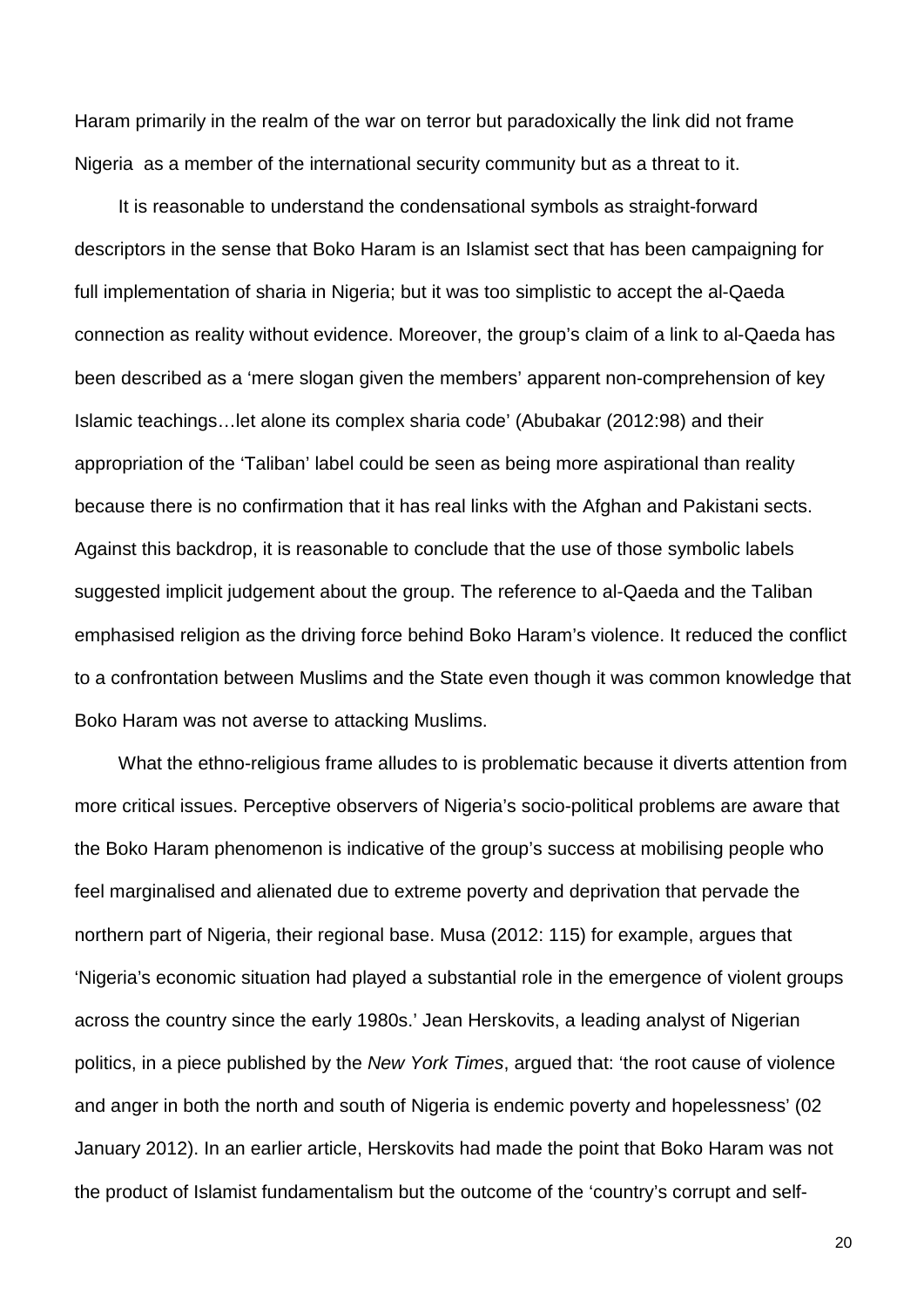serving government. This nuanced view of the Boko Haram and its campaign of violence contradict the discourse invoked by the use of condensational symbols in reports of its attack on the UN headquarters. The simplistic view evoked by the use of the symbols provided cues for a particular understanding of the problem primarily as an ethno-religious problem.

While Islamic fundamentalism is not peculiar to Nigeria, the coverage pointed to the 'othering of Nigeria. This was explicit in a report in the *Western Press* on 03 September 2011, which claimed that 'the rapid release from detention' of four men who were caught with explosives 'was apparently aimed at placating Muslims groups. Some of those arrested were said to be plotting to carry out attacks in the United States.' The allegation of complicity of the Nigerian government in the release of terrorists plotting to attack the United States, a country that is almost paranoid about its national security, echoed suggestions that Boko Haram's success was due to the religious conflict in Nigeria. However, Herskovits attributes the popularity of Boko Haram to 'flagrant lack of concern on the part of those who govern for the welfare of the governed.' Herskovits notes that:

Ten years of supposed democracy have yielded mounting poverty and deprivation of every kind in Nigeria. Young people, undereducated by a collapsed educational system, may 'graduate,' but only into joblessness. Lives decline, frustration grows, and angry young men are too easily persuaded to pick up readily accessible guns in protest when something sparks their rage [\(www.ForeignPolicy.com,](http://www.foreignpolicy.com/) 03 August, 2009)

A better understanding of the Boko Haram phenomenon calls for more contextualised reporting of its activities and a rejection of simplistic news frames that echo preconceived notions of terrorism as a distant problem.

#### **Conclusion**

Although the bombing of the UN House in Nigeria was a 'distant' event for the British newspaper readers, the event had global significance. The attack was a local manifestation of a problem that drives the global 'war on terror.' However, the newspapers, through the use of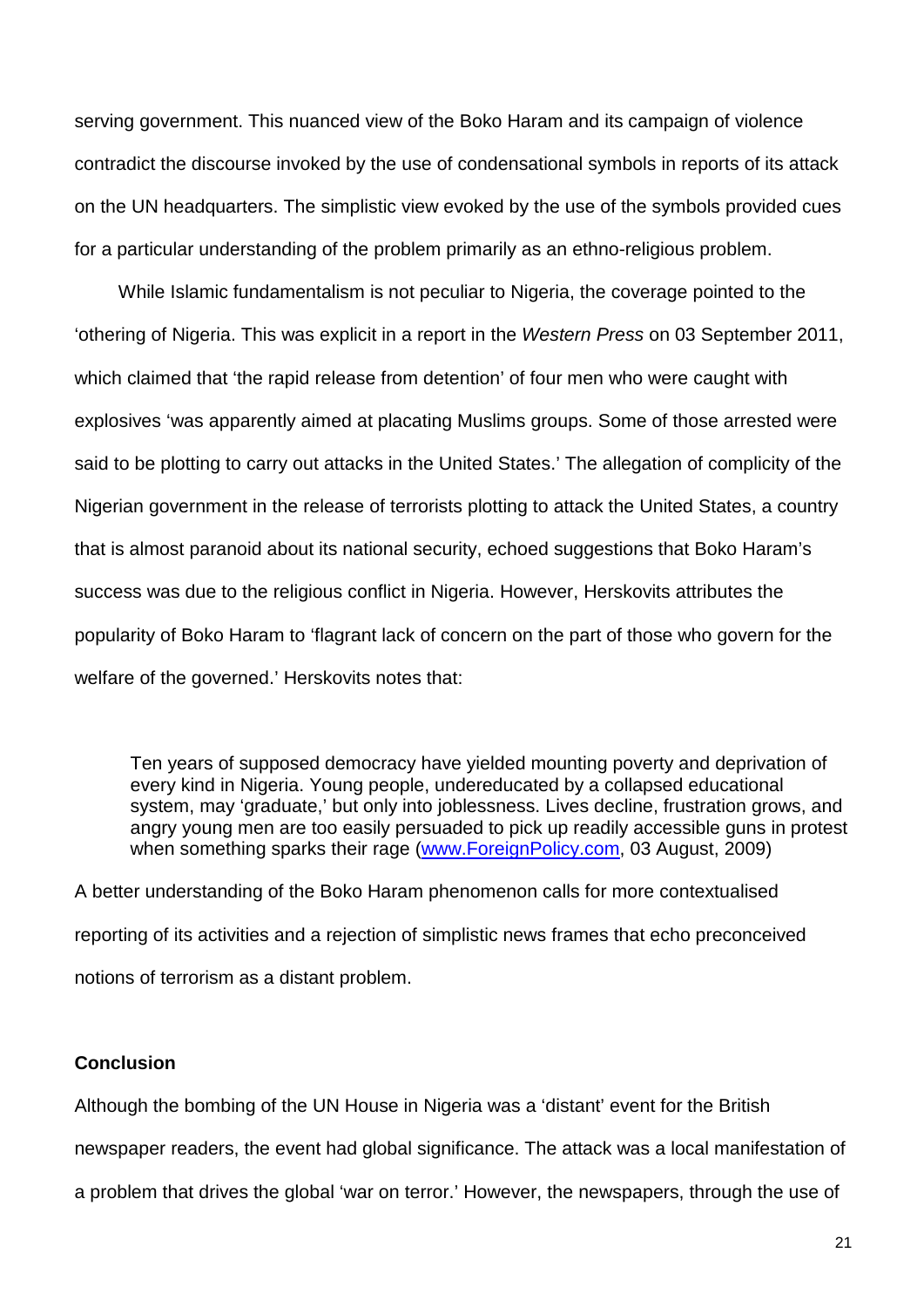symbolic phrases that were culturally sensitive and reflective of a Western perspective 'framed' a particular narrative for their readers and helped to shape a particular understanding of the event. The frames reinforced the view that coverage of the developing world by Western press is often triggered by crises and disasters. Boko Haram had existed for more than a decade and had engaged in spates of violence for many years without attracting international media attention but when the group attacked an international target it gained unprecedented coverage in British newspapers. The incident was deemed newsworthy even by British local newspapers because it met several news values. Although the symbolic language used to frame the news reports appear to be straight forward description, it reinforced and evoked a particular understanding of terrorism. Moreover, the symbolic labels shaped the dominant definition of the event and ruled out alternative frames. The coverage reflected discourses of violence embedded in Western perception of distant places such as Nigeria and depended on familiar news frames that magnified that understanding. The news framing of acts of violence by Boko Haram enforced the 'othering' of Nigeria because the symbols were codes that suggested that Nigeria was at risk of becoming an African Afghanistan.

Condensational symbols have strong appeal for journalists especially for the coverage of faraway events due to their capacity to simplify a complex story and provide a view of conflict that resonates with Western readers. Moreover, as Chermak and Gruenewald (2006:436) argue, the media tend to 'emphasise the dramatic, most violent, and conflictual terrorist accounts, and ignore historical, cultural, and social explanations for terrorism.' Utilising symbolic labels that located Nigeria within the Islamic world somehow made Boko Haram's atrocities comprehensible and discernible. The seemingly 'natural' labels framed a specific interpretation of the bombing, reinforced the notion of distance and underpinned the image of Nigeria as the 'other'. The coverage oversimplified and sensationalised a complex story as the use of symbolic labels obscured the complexity of the problem expressed through Boko Haram's activities. It conveyed the sense that Nigeria's insecurity was the result of innate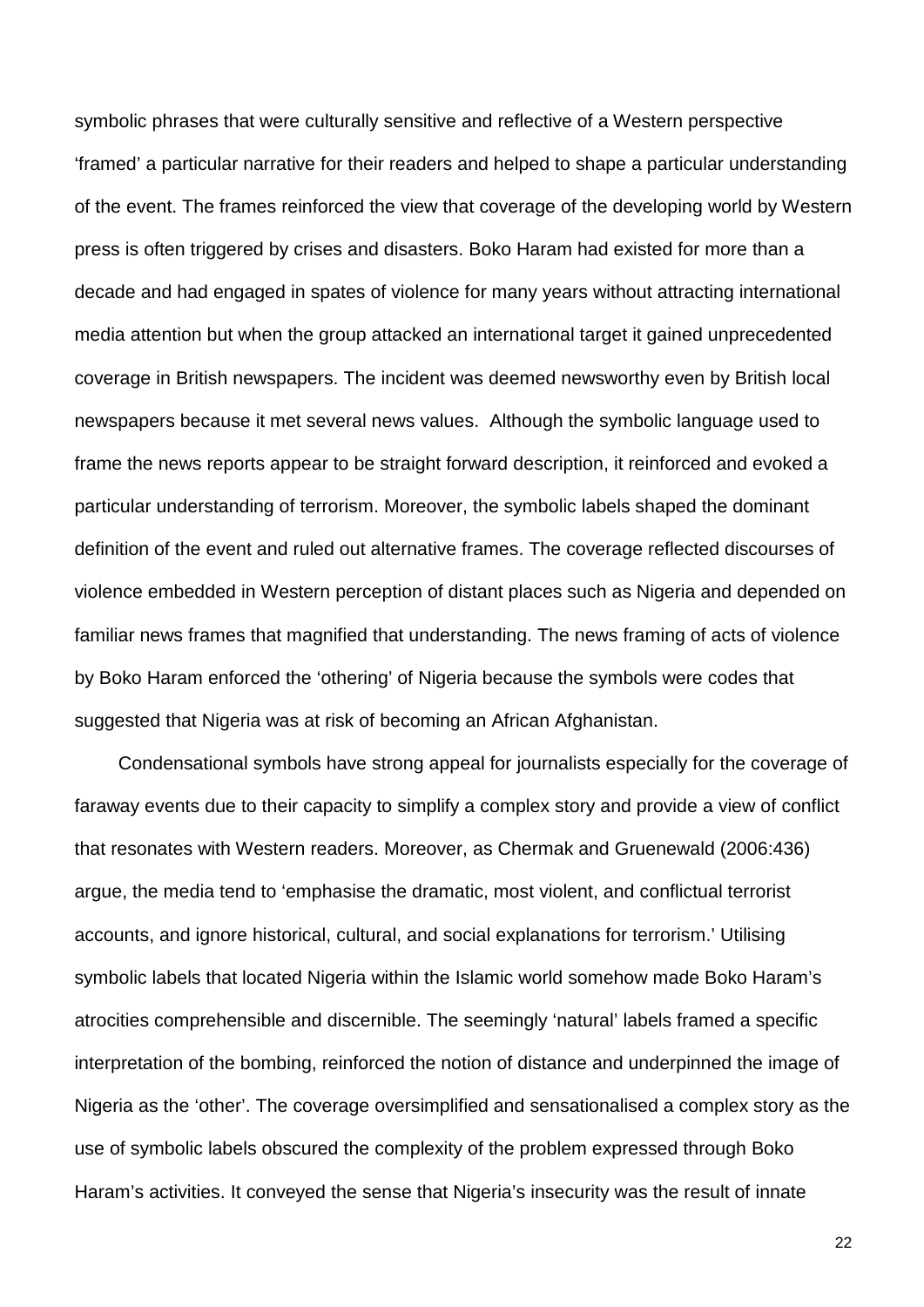ethno-religious conflict. While Boko Haram clearly fits into the 'religious and evangelical political spectrum' (Farnen, 1990), its activities cannot be attributed simply to ethno-religious conflict because its victims are not only non-Muslims. The dynamics of Boko Haram's acts of terrorism go beyond religious conflict and must be understood as a reflection of a compelling sense of alienation and marginalisation and the failure of the Nigerian state.

As this study has suggested, Boko Haram represents what the Oxford Research Group conceptualises as 'revolt from the margins.' The group has been successful in mobilising support of Muslims in many parts of northern Nigeria by occupying the space left by the state. The failure of Western education, for example, to provide an escape from poverty and deprivation seems to justify the group's rejection of Western values. Consequently, it has been successful in harnessing the frustration of marginalised people to challenge the authority of the Nigerian state. Agbiboa (2014) has suggested that the most effective way to tackle the terrorist group must entail addressing the socio-economic inequalities and deprivation in the regional base of Boko Haram. The rise and success of Boko Haram in terrorising Nigeria is undoubtedly due to a variety of factors, including the weakness of the state and inefficiency of the security system. This understanding was not reflected in the reports of the group's attack on the UN building because it did not fit into the episodic frame that underpinned the British press coverage of the group. The use of stock labels limited the understanding of a multifaceted problem and emphasised a one dimensional perspective.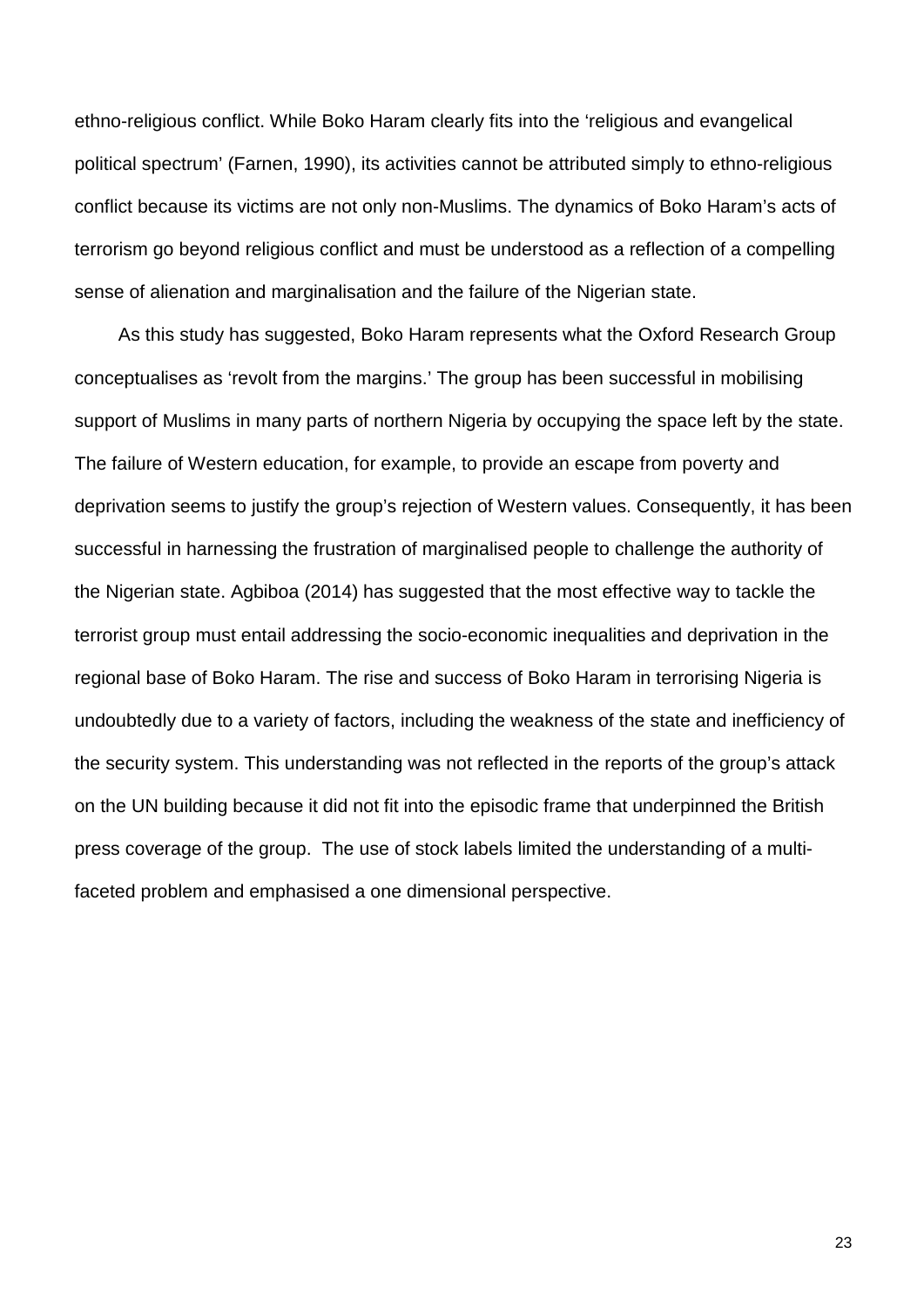#### **References**

Abubakar, Abdullahi (2012), 'The media, politics and the Boko blitz' *Journal of African Media Studies*, 4 (1): 97-110

Agbiboa, Daniel E. (2014) 'Peace at Daggers Drawn? Boko Haram and the State of Emergency in Nigeria' *Studies in Conflict & Terrorism*, 37 (1): 41-67

Aghedo, Iro & Osumah, Oarhe (2012) 'The Boko Haram Uprising: how should Nigeria respond?'*Third World Quarterly*, 33 (5): 853-869

Ajayi, A. I. (2012) 'Boko Haram and terrorism in Nigeria: exploratory and explanatory notes', *Global Advanced Research Journal of History, Political Science and International Relations*, volume 1 (5): 103-107.

Bennett, W. L. (1980), *Public Opinion in American Politics*. New York: Harcourt Brace, **Jovanovich** 

Berkowitz, D., ed. (2011) *Cultural Meanings of News*. Los Angeles: Sage

Biernatzki, William E. (2002) 'Terrorism and Mass Media', *Communication Research Trends*, 21 (1): 1-42

Burgis, Tom. 'Islamist leader dies in Nigerian police custody; *Financial Times*, 31 July 2009: 4.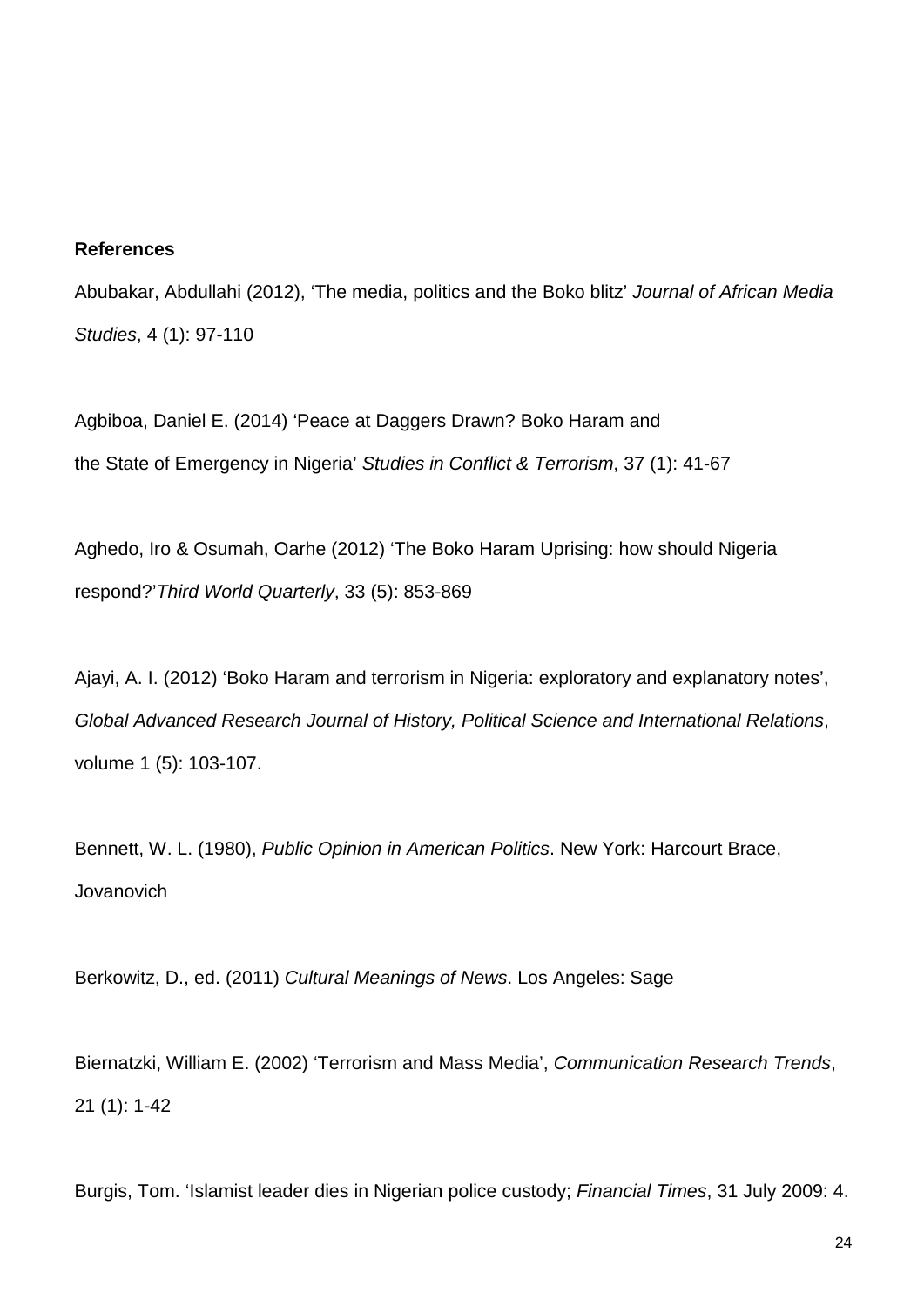Campbell, John (2011) *Nigeria: Dancing on the Brink*, Rowman & Littlefield Publishers, Inc: Blue Ridge Summit, PA, USA

Chermak, Steven M. & Gruenewald, Jeffrey (2006) 'The Media's Coverage of Domestic Terrorism, *Justice Quarterly*, 23 (4): 428-461

[Clayton, Jonathan,](http://search.proquest.com.libaccess.hud.ac.uk/indexinglinkhandler/sng/au/Clayton,+Jonathan/$N?accountid=11526) (2010), 'Fears grow as African Taleban threaten to light a 'tinderbox': Nigeria', *[The Times](http://search.proquest.com.libaccess.hud.ac.uk/pubidlinkhandler/sng/pubtitle/The+Times/$N/33565/DocView/320477072/fulltext/13D564748FBB053895/1?accountid=11526)* 02 Apr 2010: 43.

Clayton, Jonathan, 'Militants killed as clashes threaten poll for President' *The Times*, 19 April 2007:41

Clayton, Jonathan (2011) 'Deadly rise of the 'Taleban of Nigeria' *The Times*, 27 Aug 2011: 31

Cottee, Simon & Hayward, Keith (2011) 'Terrorist (E)motives: The Existential Attractions of Terrorism', *Studies in Conflict Terrorism*, 34 (12): 963-986.

De Vreese, Claes H., Peter, Jochen, Semetko, Holli A. (2001): 'Framing Politics at the Launch of the Euro: A Cross-National Comparative Study of Frames in the News', *Political Communication*, 18(2): 107-122

Dominiczak, Peter, (2011) 'Suicide car bomb destroys UN base in Nigeria', *Evening Standard*, 26 August, 2011: 22

Entman, Robert (1993) 'Framing: Toward clarification of a fractured paradigm. *Journal of Communication* 43:51-58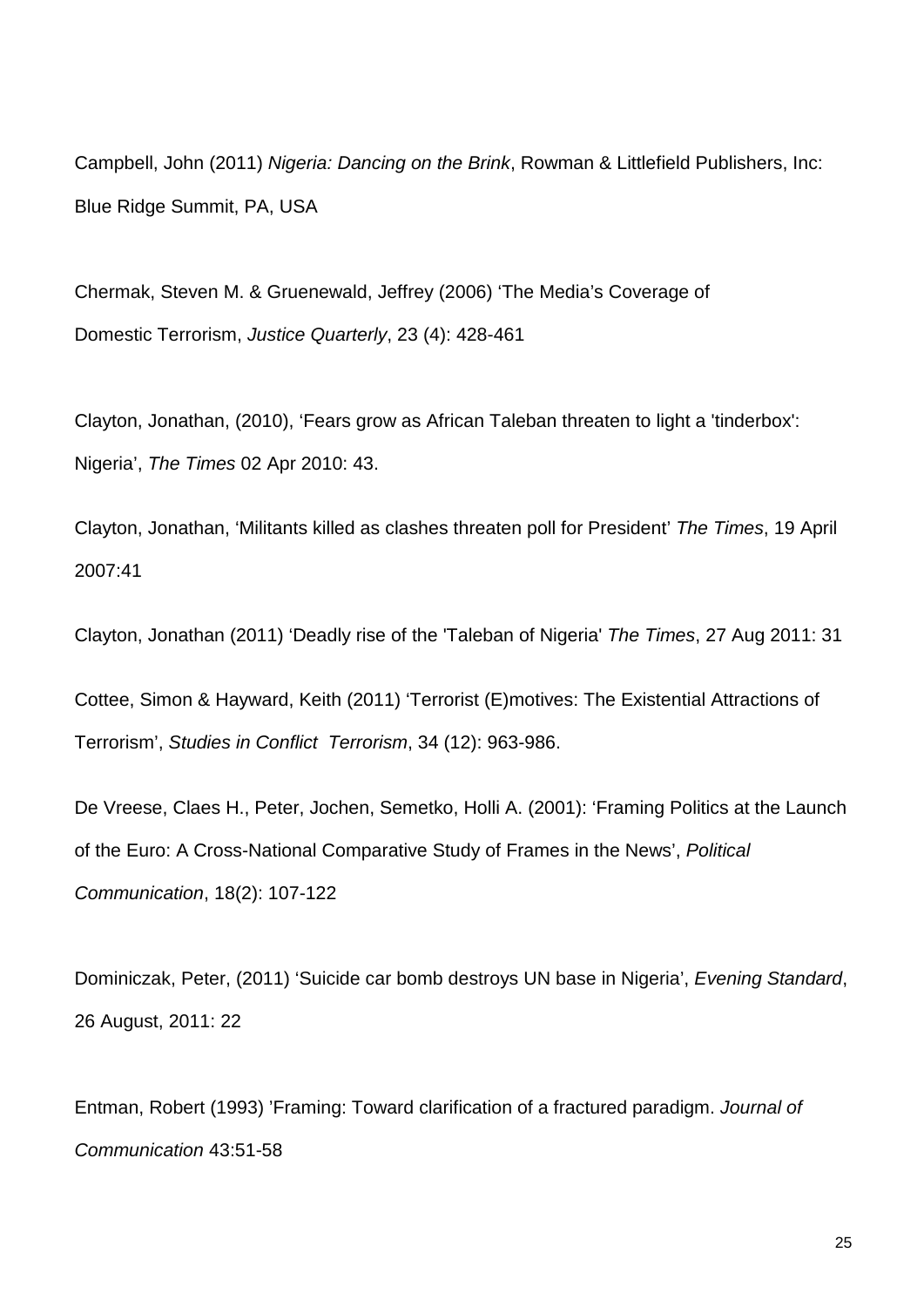Ette, Mercy (2012) 'Nigeria as a country of interest in terrorism': Newspaper framing of Farouk Abdulmutallab, the underwear bomber, *Journal of African Media Studies*. 4 (1): 45-59

Eriksen, Alanah, 'Suicide car bomber kills 18 at UN AID HQ', *The Sun* 27 Aug 2011: 6

Farnen, Russell F. (1990) 'Terrorism and the mass media: A systemic analysis of a symbiotic process,' *Terrorism*, 13: 99-143

Franks, Suzanne (2013) *Reporting Disasters: Famine, Aid, Politics and the Media*, Hurst & Company: London

Fursich, E. (2010) *Media and the representation of Others,* Blackwell Publishing Ltd: Oxford

Hammond, Philip (2007) 'Framing Post-Cold War Conflicts: The Media and International Intervention', available at [http://works.bepress.com/phil\\_hammond/7](http://works.bepress.com/phil_hammond/7) (Last accessed 02 July 2014)

Herskovits, Jean, (2009) 'Nigeria's problem isn't Islamist fundamentalism – it's the country's corrupt and self-serving government,'

[http://www.foreignpolicy.com/articles/2009/08/03/the\\_real\\_tragedy\\_in\\_nigerias\\_violence](http://www.foreignpolicy.com/articles/2009/08/03/the_real_tragedy_in_nigerias_violence) (Last accessed 26 June 2014)

Johnson-Cartee, Karen (2005), *News Narratives and News Framing*, London: Romans Littlefield Publications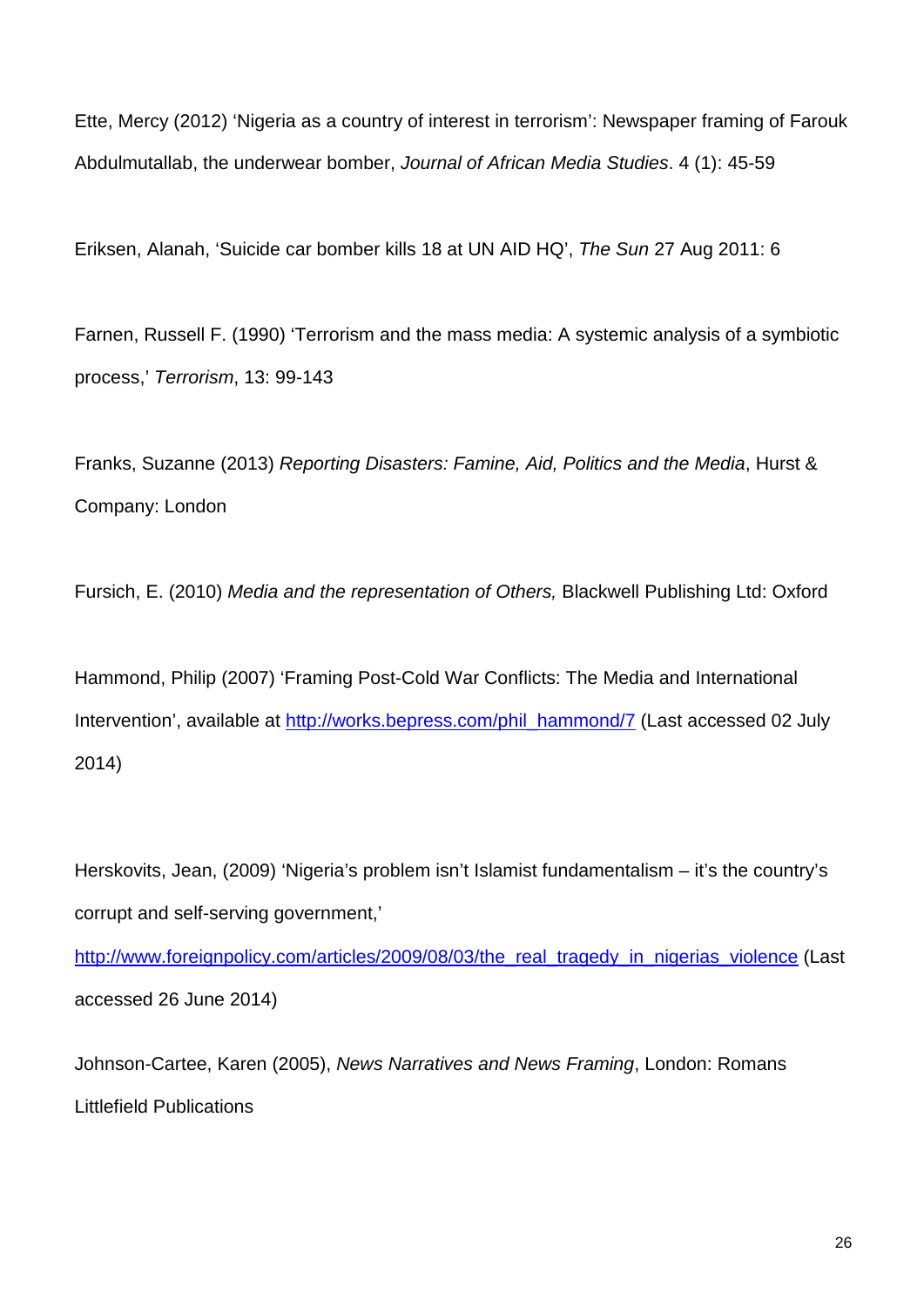Keinan, G., Sadeh, A. and Rosen, S. (2003), 'Attitudes and reactions to media coverage of terrorist acts', *Journal of Community Psychology* 31: 149–165

Musa, Aliyu Odamah (2012) 'Socio-economic incentives, new media and the Boko Haram campaign of violence in Nigeria' *Journal of African Media Studies*, 4 (1):111-124

Norris, Pippa, Kern, Montaque and Marion, Just, eds. (2003), *Framing Terrorism: The News Media, the Government, and the Public.* New York and London : Routledge

Onapajo, Hakeem & Uzodike, Ufo Okeke (2012): 'Boko Haram terrorism in Nigeria,' *African Security Review,* 21 (3): 24-39

Parry, Ryan, (2011), '18 DIE AS SUICIDE CAR BOMBER TARGETS U.N: Al-Qaeda link to horror,' *The Daily Mirror*, 27 August 2011: 14.

Schudson, M. (1995). *The power of News.* Cambridge, Mass.: Harvard University Press

Smith, David, 'Army lays siege to Nigerian 'Taliban' in bid to crush rebels', *The Guardian,* 30 July 2009: 16.

Smith, David, 'International: Islamist sect leader killed by Nigerian army: Boko Haram head and more than 100 rebels shot Security forces accused of killing unarmed captives', *The Guardian,* 31 July 2009: 22

Thomas, Pradip Ninan, 'The 'Red Surge': Media framing of Maoist struggles in India' *International Communication Gazette*, published online 14 May 2014, DOI: 10.1177/1748048514533763 (Last accessed 25 June 2014)

Tiffen, Rodney, *'Contested* Narratives, Ambiguous Impacts and Democratic Dilemmas: The Western News Media and the "War on Terror"', *Policy and Society.* 25 (4): 2006, 99–119